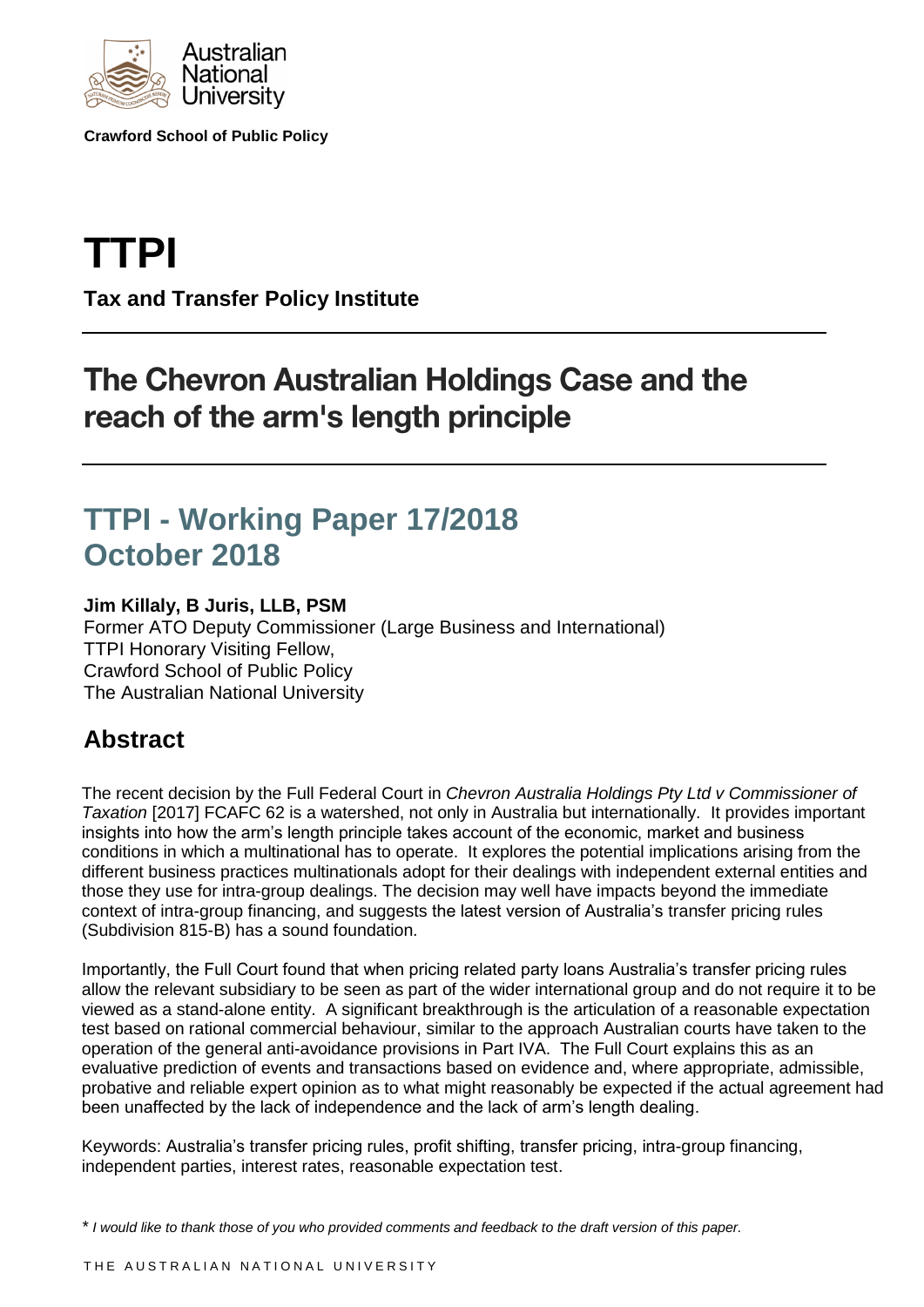Tax and Transfer Policy Institute Crawford School of Public Policy College of Asia and the Pacific +61 2 6125 9318 [tax.policy@anu.edu.au](mailto:tax.policy@anu.edu.au)

The Australian National University Canberra ACT 0200 Australia **[www.anu.edu.au](http://www.anu.edu.au/)**

**The Tax and Transfer Policy Institute** in the Crawford School of Public Policy has been established to carry out research on tax and transfer policy, law and implementation for public benefit in Australia. The research of TTPI focuses on key themes of economic prosperity, social equity and system resilience. Responding to the need to adapt Australia's tax and transfer system to meet contemporary challenges, TTPI delivers policy-relevant research and seeks to inform public knowledge and debate on tax and transfers in Australia, the region and the world. TTPI is committed to working with governments, other academic scholars and institutions, business and the community.

**The Crawford School of Public Policy** is the Australian National University's public policy school, serving and influencing Australia, Asia and the Pacific through advanced policy research, graduate and executive education, and policy impact.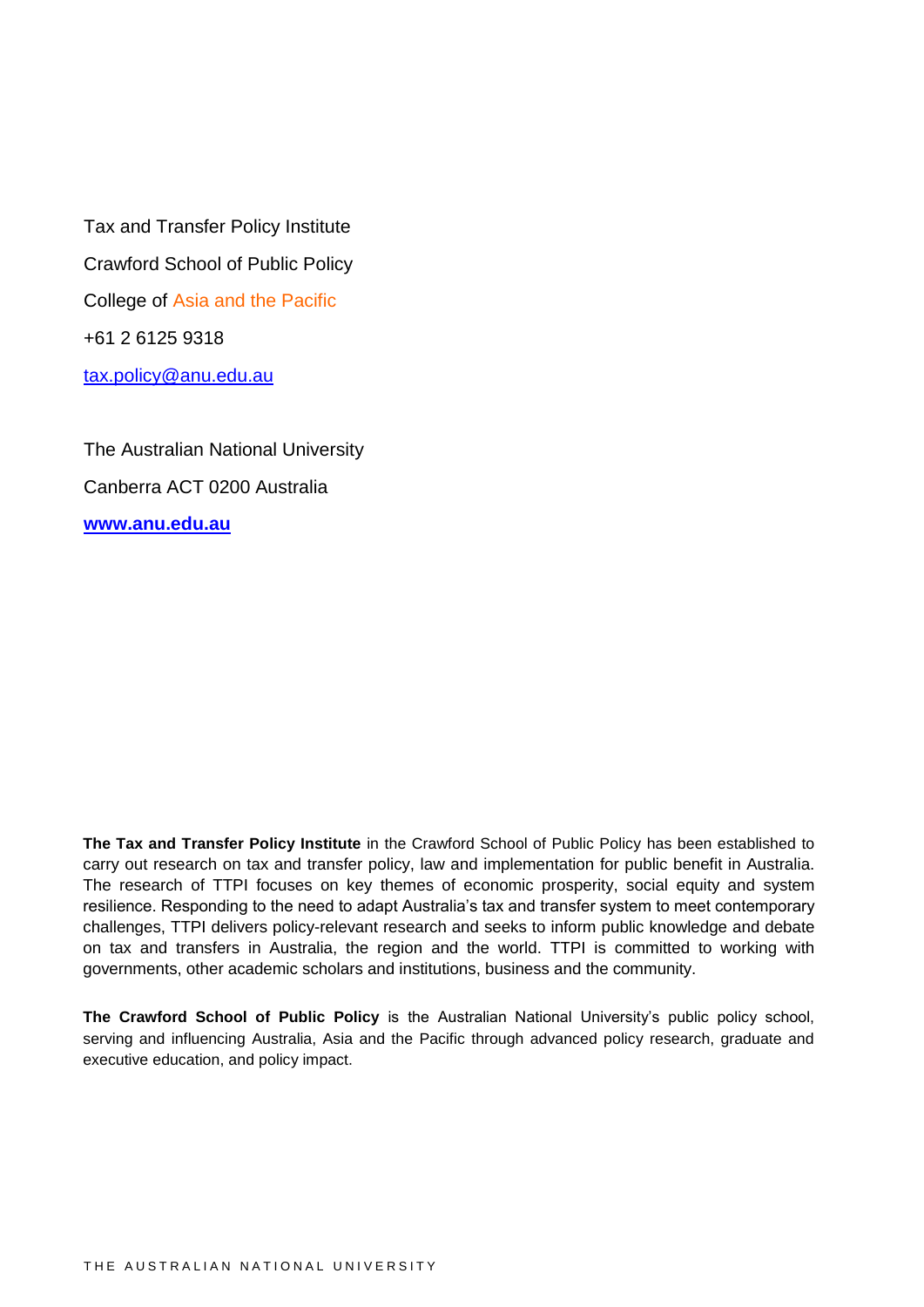#### *Introduction*

The Federal Court decisions in *Chevron Australia Holdings Pty Ltd v Commissioner of Taxation* [2015] FCA 1092 (the *Chevron Case*); [2017] FCAFC 62 (the *Chevron Appeal*), referred to below collectively as *Chevron Australia Holdings,* have important implications for Australia's transfer pricing rules. Those rules are contained in Division 13 of the *Income Tax Assessment Act 1936,* Divisions 815 A and B of the *Income Tax Assessment Act 1997*  and, insofar as relevant to the facts and circumstances in the *Chevron Australia Holdings*  matter, the Associated Enterprises Articles in Australia's double taxation agreements generally, but specifically the agreement with the United States of America.

The key facts in *Chevron Australia Holdings* relate to how the multinational group manages the financing of member companies through a central treasury process designed to minimise the cost of external funding - in this case the relevant external borrowings were raised at around 1.2% per annum with the benefit of a parental guarantee - while reducing the equity funding in the Australian operations and on-lending the borrowed funds to the Australian side at around 9%. The 9% interest, including the additional mark up of 7.8%, was paid to a newly incorporated US subsidiary of the Australian holding company of that sub-group that paid its profit (the 7.8% mark-up) back to the Australian holding company in the form of tax free dividends. The arrangement was designed to increase tax deductible interest costs to reduce the amount of company tax paid on the Australian side and to exploit Australia's interest withholding tax<sup>1</sup> and non-portfolio foreign source dividend<sup>2</sup> exemptions so that no tax was payable on the outflow of interest income and the related inflow of dividend income. The Commissioner sought to deny tax deductibility for the 7.8% mark-up, relying on the transfer pricing provisions rather than the general anti-avoidance provisions of Part IVA.

The *Chevron Case* was heard by Robertson J and the *Chevron Appeal* by Allsop CJ, Perram and Pagone JJ. There are important connections between *Chevron Australia Holdings* and the earlier *SNF (Australia) Case<sup>3</sup>*, the latter case dealing with the application of the arm's length principle to the pricing of trading stock acquired from overseas related entities. The connections between the cases are discussed below. Some saw the *SNF Case* as limiting the Commissioner's power to make transfer pricing adjustments on the basis that the case was authority for the view that the application of Australia's transfer pricing rules is necessarily and always confined to a pricing of the transactions as structured and implemented between members of a multinational group. The taxpayer also argued that the pricing should be done on the basis that Chevron Australia Holdings was a stand-alone entity and that its connections to the wider Chevron group should be ignored. In the end, the Full Federal Court saw the *SNF Case* as turning on its particular facts, which included the availability of independent arm's length comparable transactions. It is worth noting that Perram J was a member of the appeal court in both the *Chevron Case* and the earlier *SNF Case*.

While the striking down of the tax deductibility of the 7.8% mark up on funding costs in *Chevron Australia Holdings* also depends on the facts and circumstances of the particular

<sup>2</sup> See the then section 23AJ of the *Income Tax Assessment Act 1936* and [2015] FCA 1092 at paragraph 152 per Robertson J, [2017] FCAFC 62 at paragraph 101 per Pagone J*.*

<sup>1</sup> See section 128F of the *Income Tax Assessment Act 1936.*

<sup>3</sup> *SNF (Australia) Pty Ltd v FC of T* [2010] FCA 635; 2010 ATC 20-190 and on appeal *FC of T v SNF (Australia) Pty Ltd* [2011] FCAFC 74; 2011 ATC 20-265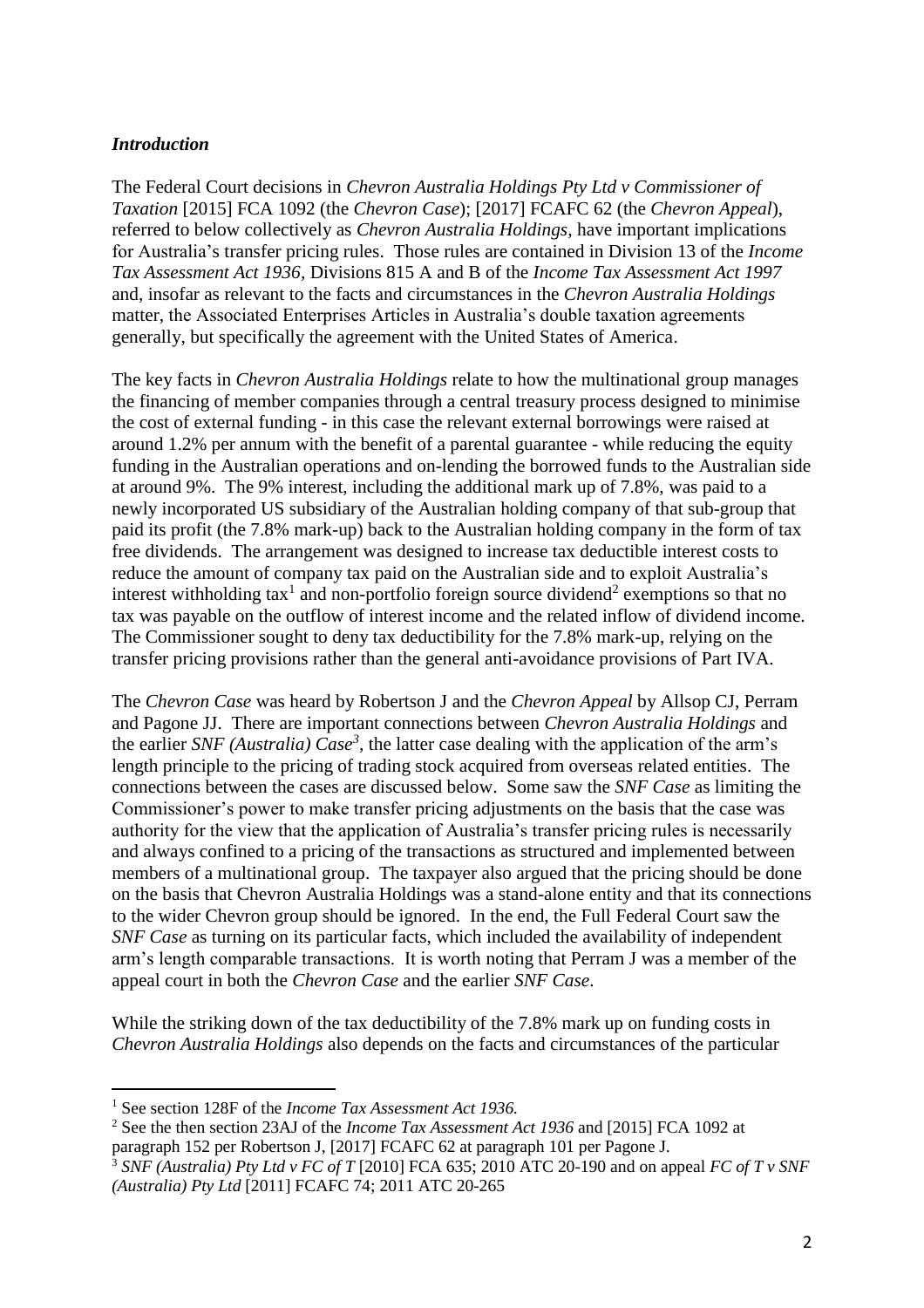case, the judgments seem to have implications for multinational groups that have adopted sufficiently similar capital and financing structures and group treasury practices. They also have implications for what may be permissible in the future regarding the charges overseas affiliates may make in connection with the provision of debt funding by a multinational group to its Australian subsidiaries. The decisions are incremental to the history of Australian jurisprudence on transfer pricing and against that broader (but still incomplete) tapestry they provide important insights more generally into the operation of the arm's length principle beyond the immediate context of corporate financing and the different perspectives policymakers, tax practitioners tax administrators have historically brought to this area of the tax law.

One could argue that *Chevron Australia Holdings* is a watershed in transfer pricing practice. The judicial pronouncements in *Chevron Australia Holdings* provide important insights into how the arm's length principle takes account of the economic, market and business conditions in which multinational groups have to operate. They also explore the potential implications arising from the inherent differences between the business models and practices adopted by multinational groups for their dealings with independent external entities, compared to those that are able to be put in place by a group for dealings between group entities that are under common control and ownership. The Full Court approach means that evidence of how the group deals with external parties is a critical factor in applying the arm's length principle. The Full Court judgments make it clear that the arm's length principle has to operate in the context of real world alternative reasonable expectations of agreements between external parties and not in artificial constructs. The subsidiary company taxpayer has to be considered not as a stand-alone entity but as part of a wider multinational group. These judgments now provide a significant obstacle to the narrow, compartmentalised approach to tax planning evident from the taxpayer's arguments and evidence, by rejecting any assumption that the application of Australia's transfer pricing rules is necessarily and always confined to a pricing of the transactions as structured and implemented between members of a multinational group<sup>4</sup>.

The following discussion is an evolution of the analysis of the *SNF (Australia)* and *Chevron Australia Holdings Cases* in an earlier paper published in November 2017 in the Journal of Australian Taxation.<sup>5</sup>

#### *The facts in the Chevron matter*

The following facts as found by the judges hearing the *Chevron Case* and the *Chevron Appeal* set out the relevant features of the financial relations between the Australian subsidiary and the wider Chevron group.

Essentially, the Chevron group decided to restructure and refinance its Australian sub-group following the merger on 10 October 2001 between two United States corporations, Chevron Corporation and Texaco Inc. A new Australian holding company, Chevron Australia Holdings Pty Ltd (CAHPL), was incorporated on 7 November 2001. At the same time as the reorganisation of the Australian group the US group treasury was developing a

<sup>4</sup> Compare [2017] FCAFC 62 at paragraph 125.

<sup>5</sup> Jim Killaly, *Fair Game, Is Australia Vulnerable or Getting its Fair Share?* 2017 Journal of Australian Taxation, Vol 19 No 3.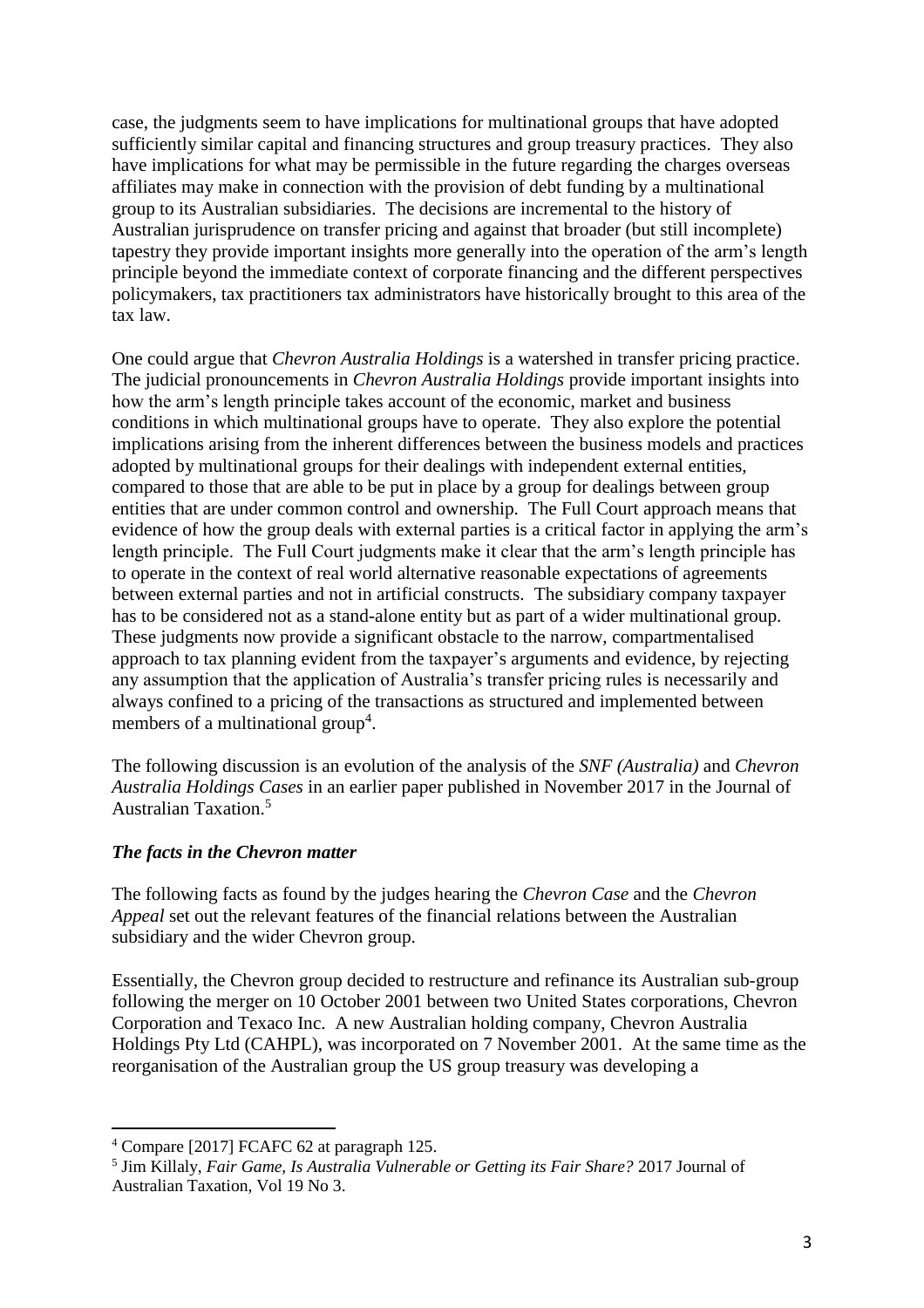recommendation as to the appropriate level of debt for CAHPL<sup>6</sup>. As part of the restructure of the Australian operations of the two merged entities there was a return of capital from Australia to the US (which had the result that the Australian operations were more highly geared) and CAHPL acquired the Australian assets of Chevron and Texaco. CAHPL needed financial support to put these steps into effect. However, neither of these steps required external funding because any financing arrangements between the related parties would wash out on consolidation of the accounts of the newly merged Chevron Group. Nevertheless, CAHPL established a wholly owned US resident subsidiary, Chevron Texaco Funding Corporation (CFC), which raised USD2.5 billion at an interest rate of around 1.2% by issuing commercial paper, transactions that required guarantees to be provided by the AA credit rated ultimate parent company<sup>7</sup>.

It was established in evidence that the Chevron group treasury decided when to raise funds from the market to meet the group's cash commitments; that on a whole-of-group basis the group treasury had to make sure that when any member of the Chevron group had to pay money to a third party there was cash there to do so; and that cash was managed by Chevron on a group basis<sup>8</sup>.

A Credit Facility Agreement was executed between CFC and its parent CAHPL on 6 June 2003 pursuant to which CFC lent to CAHPL the Australian dollar equivalent of USD2.5 billion at an interest rate of around 9%. Despite the fact that the transactions were internal to the group, Chevron's evidence was that the purpose of the loans was the refinancing of funding for the return of capital and the acquisition of the Australian assets of Texaco<sup>9</sup>.

The decisions as to the return of capital, the raising of funds in the United States and the debt level of CAHPL were made by officers of the Chevron Treasury in the United States<sup>10</sup>.

The evidence clearly shows that CFC was operated as a Chevron Group Treasury company despite its formal legal status as a subsidiary of the Australian sub-group. CAHPL did not have any of its directors on the board of CFC; CFC did not have any staff of its own; Chevron Treasury had the lion's share of the management of CFC; all of the activities that resulted in CFC doing anything were originated from Chevron Treasury in the US; the decisions that were made by CFC were made by Chevron Treasury staff; and CAHPL was not involved in the commercial paper issues $^{11}$ .

The inclusion of CFC in the funding loop provided significant tax advantages in relation to the amount of primary company tax payable by CAHPL. The extra interest margin of around 7.8% over the real-world cost of funds that CAHPL paid to CFC was tax deductible on the Australian side (as was the 1.2% real world cost of funds), but the extra margin of 7.8% was returned to CAHPL in the form of a tax exempt dividend under section 23AJ of the *Income Tax Assessment Act 1936*<sup>12</sup> . In other words, the arrangement allowed Chevron to avoid

<sup>6</sup> [2015] FCA 1092 at paragraph 99.

 $7$  [2015] FCA 1092 at paragraph 138.

<sup>&</sup>lt;sup>8</sup> [2015] FCA 1092 at paragraphs 143 and 154.

 $9$  [2015] FCA 1092 at paragraph113.

<sup>&</sup>lt;sup>10</sup> [2015] FCA 1092 at paragraphs121 and 165; [2017] FCAFC62 at paragraph 20 per Allsop CJ.

 $11$  [2015] FCA 1092 at paragraph119.

 $12$  [2015] FCA 1092 at paragraph 152 and [2017] FCAFC 62 at paragraph 101.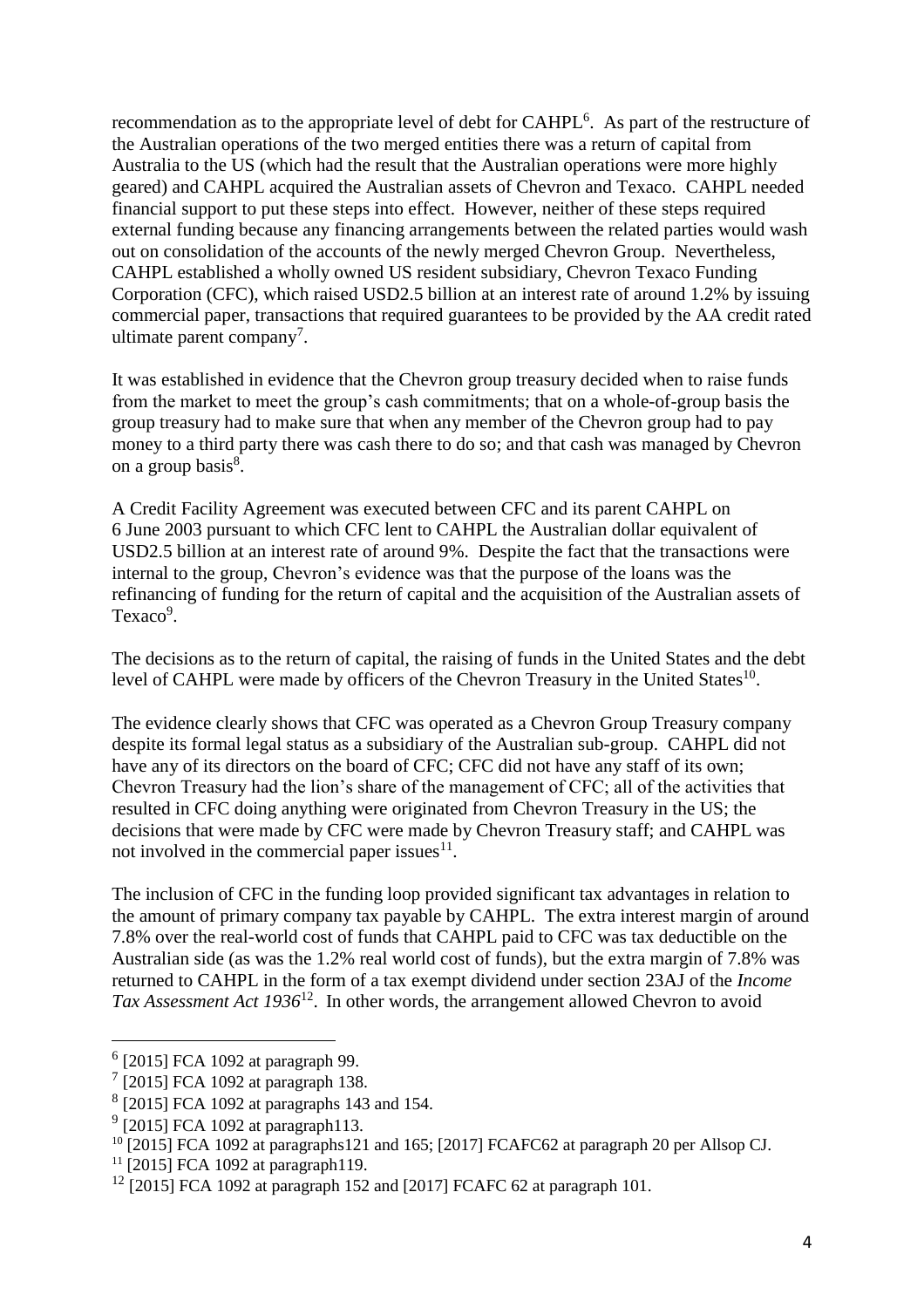paying tax anywhere in the world on the extra interest margin of 7.8%. It also enabled the group to exploit the interest withholding tax exemption under section 128F of the *Income Tax Assessment Act 1936* for interest payments on funds raised in external markets through widely distributed debt instruments *on the full amount* of the 9% interest CAHPL paid to its US subsidiary, an aspect that Chevron acknowledged $13$ .

The CFC loans to CAHPL were made on an unsecured basis and there were no operational or financial covenants. This is not unusual when transactions occur between parties that are under common ownership and control and group funding is centrally managed and controlled. However, it is highly irregular compared to dealings between independent parties, since such covenants are common commercial practice to reduce the lender's risk and better secure the payment of interest and principal under a loan.

Section 3.3 of the Credit Facility Agreement provided that the principal of each Advance was to be repaid around five years later, on the Maturity Date of 30 June 2008, which was later extended to 29 December 2010; and that interest was payable monthly in arrears in Australian dollars. From a commercial perspective, it would have been important that CFC receive sufficient funding to repay the external holders of its commercial paper on maturity.

The evidence from Mr Dalzell, a director of  $CAHPL<sup>14</sup>$ , was that: the interest rate was set by the group Treasury<sup>15</sup>; it was calculated by reference to the AUD principal amounts borrowed; the initial interest payments were funded with short-term interest free loans from Chevron Overseas Petroleum Inc<sup>16</sup>; and there was a specific payment of USD 22.5 million in interest on 29 December 2010, when the Credit Facility Agreement was terminated and replacement intra-group funding was provided. It appears that the effect of the arrangements was that to a large extent, if not entirely, interest expense on the full amount of the borrowings was in effect capitalised over the life of the loan, as indicated by the higher USD repayment of USD3,746,464,673.31 (being the USD equivalent at that time of AUD3,707,168,685.25) relative to the USD2.5 billion limit on the Credit Facility Agreement<sup>17</sup>. While not covered in the reported judgments, it would appear, though, from a commercial perspective, that CFC would have had to have been put in funds to ensure it could make the 1.2% interest payments to external parties holding its commercial paper on a timely basis and avoid a default that would trigger the parental guarantee.

Robertson J inferred from the balance of the evidence that if CAHPL were borrowing from an independent party, borrowing USD2.5 billion or the AUD equivalent at 8.97% would not have been sustainable<sup>18</sup>.

The steps implemented by the Chevron group appear to have had the effect of increasing the debt funding in the Australian operations on 6 June and 26 August 2003 when advances were made, and successively on the capitalisation of most of the interest obligation accrued on the initial drawdowns. This financing strategy, viewed in isolation from the sales performance of

<sup>13</sup> [2015] FCA 1092 at paragraphs 98 and 107.

 $^{14}$  [2015] FCA 1092 at paragraph 106.

<sup>15</sup> [2015] FCA 1092 at paragraph 124.

<sup>16</sup> [2015] FCA 1092 at paragraph 117.

<sup>&</sup>lt;sup>17</sup> Compare *Commissioner of Taxation v Hart* [2004] HCA 26 regarding the application of Part IVA to an arrangement that included the incurring of interest on interest expense.

 $18$  [2015] FCA 1092 at paragraph 165.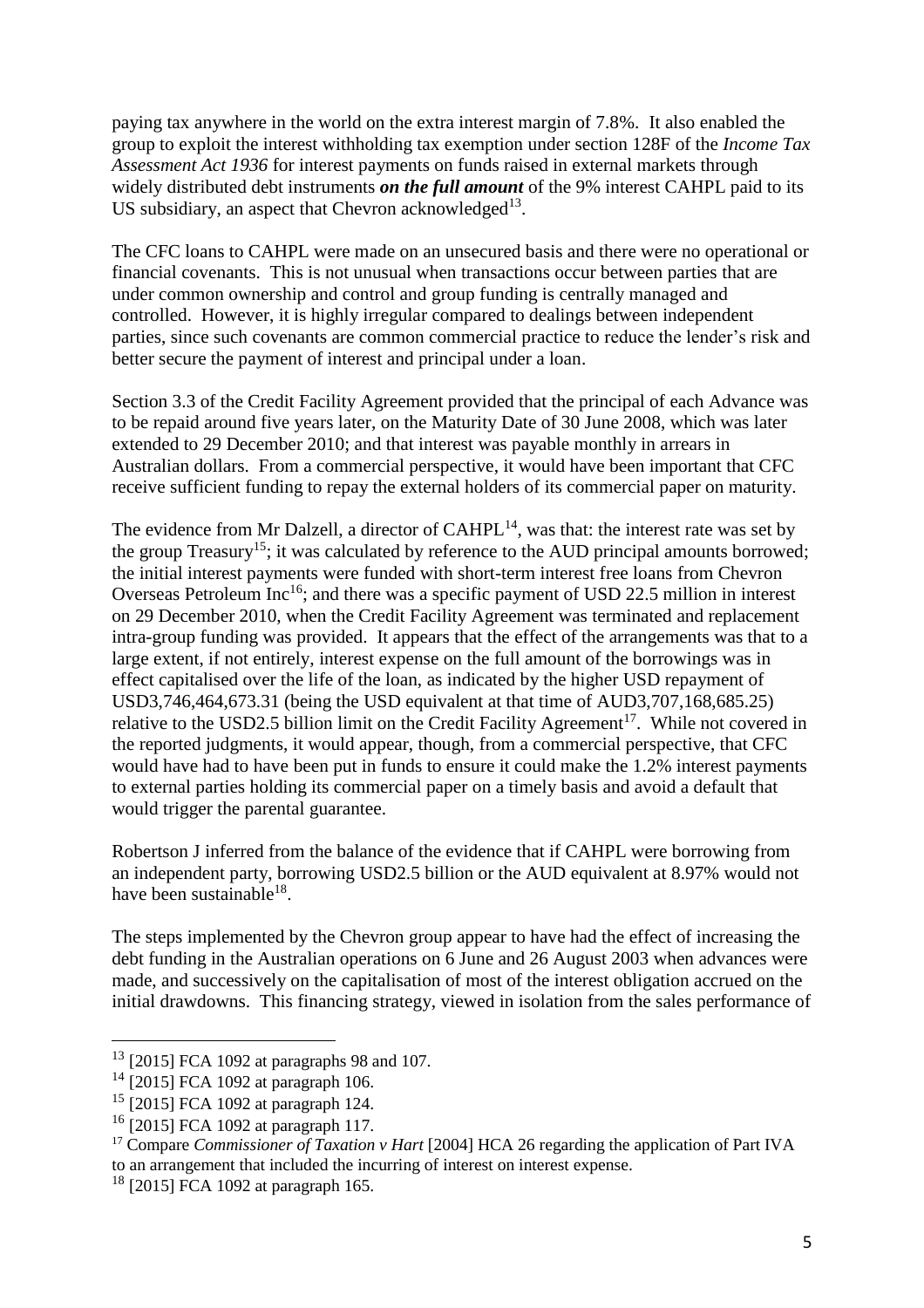the Australian operations and its dividend policy, tended to increase the leverage in CAHPL's balance sheet and progressively increase the tax deductions for interest expense.

Since the repayment of USD3,746,464,673.31 on 29 December 2010 was funded internally by a borrowing from CAHPL's immediate United States parent company, Chevron Australia Petroleum Company, under the terms of a credit agreement dated 17 November 2009<sup>19</sup>, the amount of debt funding in CAHPL's balance sheet was maintained at the increased level, including through the capitalisation of previous interest charges.

The evidence before Robertson J established that while the directors of CAHPL formally approved the Credit Facility Agreement and opened bank accounts<sup>20</sup>, members of the Treasury of the Chevron group had made the decisions in relation to:

- the reduction of CAHPL's equity via a share buyback;
- increasing the amount of debt in CAHPL's capital structure; and
- the use of CFC for the USD2.5 billion commercial paper issues in the  $US^{21}$ .

According to the evidence of Mr Dalzell, a director of CAHPL who had responsibility for the department that covered Treasury, finance, taxation and compliance for the Australian operations of the Chevron group<sup>22</sup>, CAHPL's debt level of USD2.5 billion was chosen to achieve the most tax efficient capital structure for CAHPL $^{23}$ . CFC was not taxable in the United States on the interest income it received from  $CAHPL<sup>24</sup>$  and was able to derive profits on the 7.8% margin between its borrowing costs and the higher interest rate it charged to CAHPL. Any interest actually paid to CFC was also free from Australian interest withholding tax<sup>25</sup>. CFC returned its profits to its Australian parent, CAHPL, by way of dividends which were exempt from Australian tax<sup>26</sup> under section 23AJ of the *Income Tax Assessment Act 1936*. It seems the claim for the exemption was based on, amongst other things, the fact that CAHPL held a 100% equity interest in CFC (in excess of the 10% threshold required for exemption), CFC was treated as having derived the interest as active business income on the basis that it was carrying on the business of moneylending, and the 7.8% interest margin was treated as giving rise to the derivation of income (and hence profits) from a source outside Australia. CAHPL's entitlement to claim the dividend exemption was not an issue that was contested before the Court.

Chevron did not call Mr Krattebol, the US officer who made all the key financing decisions in relation to CAHPL, to give evidence. In this regard, the Commissioner submitted that what the ultimate parent did, and why, could be inferred from the balance of the evidence, a submission with which Robertson J agreed<sup>27</sup>.

<sup>19</sup> [2015] FCA 1092 at paragraph 118.

<sup>20</sup> [2015] FCA 1092 at paragraph 117.

<sup>&</sup>lt;sup>21</sup> [2015] FCA 1092 at paragraph 121; [2017] FCAFC62 at paragraph 20 per Allsop CJ.

<sup>22</sup> [2015] FCA 1092 at paragraph 106.

<sup>23</sup> [2015] FCA 1092 at paragraph 121.

 $24$  [2015] FCA 1092 at paragraphs 126 and 147.

 $25$  [2015] FCA 1092 at paragraph 107.

 $26$  [2015] FCA 1092 at paragraphs 126.

 $27$  [2015] FCA 1092 at paragraph 165.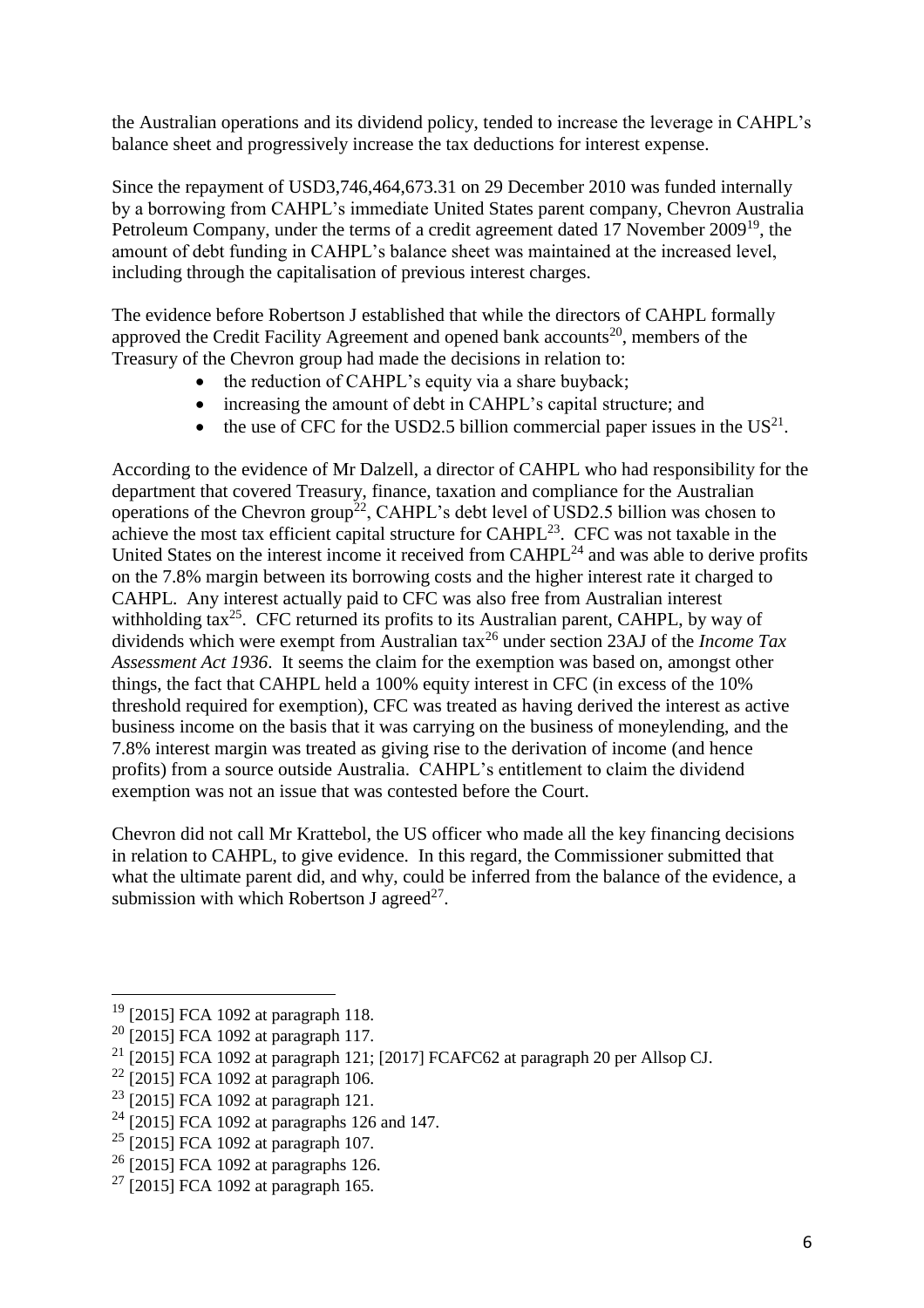It can be observed from the facts and evidence in the court reports the Australian tax savings sought by the Chevron group were based on:

- (i) Increasing the amount of debt in CAHPL's balance sheet by instituting a share buy-back and causing CAHPL to acquire the Australian assets of the merged group, both elements being financed with debt. This had the effect of adversely affecting the credit rating of CAHPL when assessed on a standalone basis;
- (ii) Establishing cross-border related party loans between CFC and CAHPL to provide the debt financing and the basis for pricing them;
- (iii)Despite the fact that all these arrangements were internal to the Chevron group, establishing CFC to raise external funding of USD2.5 billion at around 1.2% and on-lending it to CAHPL was intended to ensure the 9% interest charge (including the mark-up of around 7.8%) could be imposed on the Australian side and that any interest payments made from CAHPL to CFC would be exempt from interest withholding tax, despite the fact that the USD2.5 billion external funding was actually used elsewhere in the Chevron group;
- (iv)Structuring the loans as non-amortising, without any security or operational or financial covenants, to a highly leveraged borrower in order to support the high interest rate charge and the compounding of interest;
- (v) Arranging for the payment of interest to be funded by further related party borrowings that would in effect capitalise the interest costs and produce a compounding effect on the calculation of interest expense and corresponding tax deductions; and
- (vi)Incorporating CFC as a US subsidiary of CAHPL carrying on a business of borrowing and on-lending to CAHPL. This produced the result that the interest CFC received from CAHPL would be active business income that would not be attributed to Australia under the Controlled Foreign Companies regime<sup>28</sup>. It was also meant that any dividends that CFC would pay to CAHPL out of the profits CFC could accumulate by charging an interest rate margin of around 7.8% over the 1.2% interest rate it had to pay on the USD2.5 billion in commercial paper it issued would be exempt from Australian tax under section 23AJ of the *Income Tax Assessment Act 1936*.

It is clear that the tax planning strategy involves a number of structural as well as transactional elements. In combination, these steps created a cross-border carousel arrangement between onshore and offshore parts of the Australia sub-group to reduce the amount of Australian profits on which the Chevron group would have to pay tax. The mechanics of the arrangement were to ensure that: tax deductible interest expense was maximised in Australia; none of the interest flow to CFC was taxable in the US; no Australian interest withholding tax was payable in respect of the interest outflow to CFC; and no tax was payable in Australia when CFC's net interest income was repatriated to CAHPL in the form of dividends.

 $\overline{a}$ <sup>28</sup> Part X of the *Income Tax Assessment Act 1936.*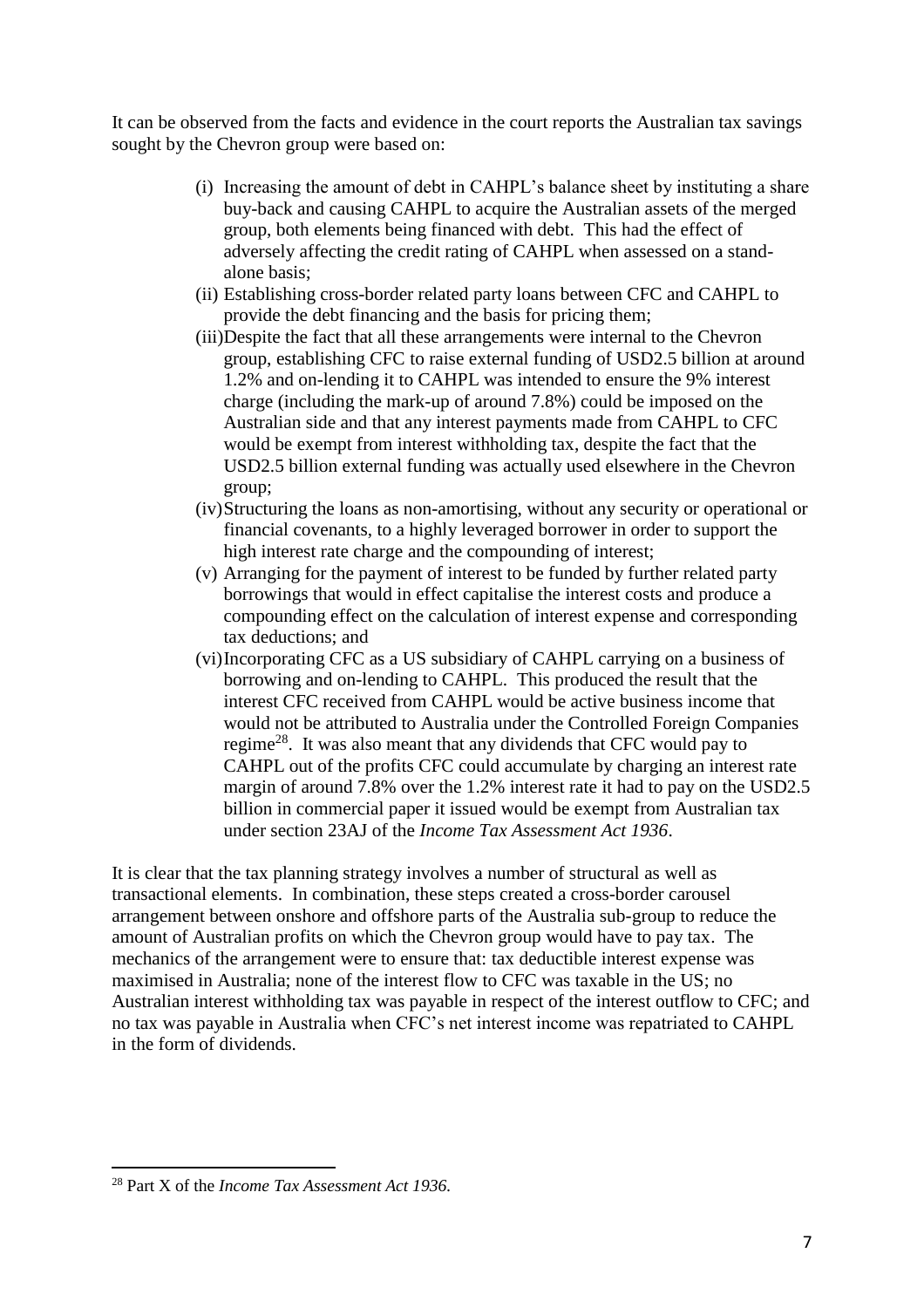#### *Findings on legal issues impacting the operation of the transfer pricing rules*

Depending on the facts and circumstances, the configuration of legal structures, the allocation of functions and risks, and the reward systems multinational groups use in relation to the various stages in their global economic value chains, may, from a transfer pricing risk assessment perspective, raise a series of issues for investigation<sup>29</sup>. Potential transfer pricing risks may or may not be substantiated on further investigation. However, the transfer pricing issue that was before the Court in *Chevron Australia Holdings* was whether the interest rate of around 9% charged by an associated offshore finance company on the loans to the Australian holding company, CAHPL, representing a margin of around 7.8% above the 1.2% real-world cost of the funding, exceeded the consideration that would have been agreed between independent parties dealing wholly independently with each other. The effectiveness of the carousel tax planning arrangement described above depended on the answer to this question. If the Commissioner was able to successfully reduce the tax deductions for the interest charges then, subject to any additional statutory charges by way of penalty, he would be able to put CAHPL in the same economic position as it would have been in had no overcharging occurred. On this basis the Commissioner may not have seen it as necessary to seek to rely on the general anti-avoidance provisions to cancel the tax benefits that arose in relation to the exploitation of the section 23AJ and 128F exemptions, though there still remains a question of whether the 1.2% interest charge on the real world cost of funds should have been exempt from withholding tax. Another advantage for the Commissioner is the fact that the transfer pricing rules do not require proof that the avoidance of Australian tax was the dominant purpose of the arrangement, something that is complicated in the Chevron scenario by the fact that the Australian operations needed to be refinanced, albeit the overcharging of interest and the avoidance of interest withholding tax may have also been able to be attacked under the general anti-avoidance provisions in Part IV $A^{30}$ .

As to the transfer pricing issue in contention, this same issue (regarding whether the interest rate was the correct arm's length rate) arose regardless of whether the domestic transfer pricing provisions in Division 13 of the *Income Tax Assessment Act* 1936 or the Australia/US tax treaty rules, incorporated by reference into the *Income Tax Assessment Act 1997* by Subdivision 815-A, $31$  were being applied, though the formulation of the arguments is quite different. Division 13 is drafted in transactional pricing terms and in the Chevron circumstances poses the question whether a taxpayer paid an arm's length consideration for property (which includes the provision of finance) acquired under an international agreement<sup>32</sup>. The treaty provisions focus on whether conditions operated in the commercial or financial relations between the parties that differed from those which might be expected to operate between independent parties dealing wholly independently with each other and had the effect that the Australian profits were understated<sup>33</sup>. Were the issue to arise in a current

l

<sup>29</sup> See for example Chapters 6 and 10 of *Fair Game: Is Australia Vulnerable or Getting its Fair Share?*, Jim Killaly, 2017 Journal of Australian Taxation, Volume 19 No 3.

<sup>30</sup> Subsection 177D(1) of the *Income Tax Assessment Act 1936* limits the operation of the general antiavoidance provisions to cases where the person or persons who entered into or carried out the scheme or any part of it did so for the purpose of enabling one or more taxpayers to obtain a tax benefit.  $31$  See subsections 815-15(1) and (5).

 $32$  Subsections 136AA(1) and (3), section 136AC and subsection 136AD(3).

<sup>&</sup>lt;sup>33</sup> Article 9, Associated enterprises, Convention between the Government of Australia and the Government of the United States of America for the avoidance of double taxation and the prevention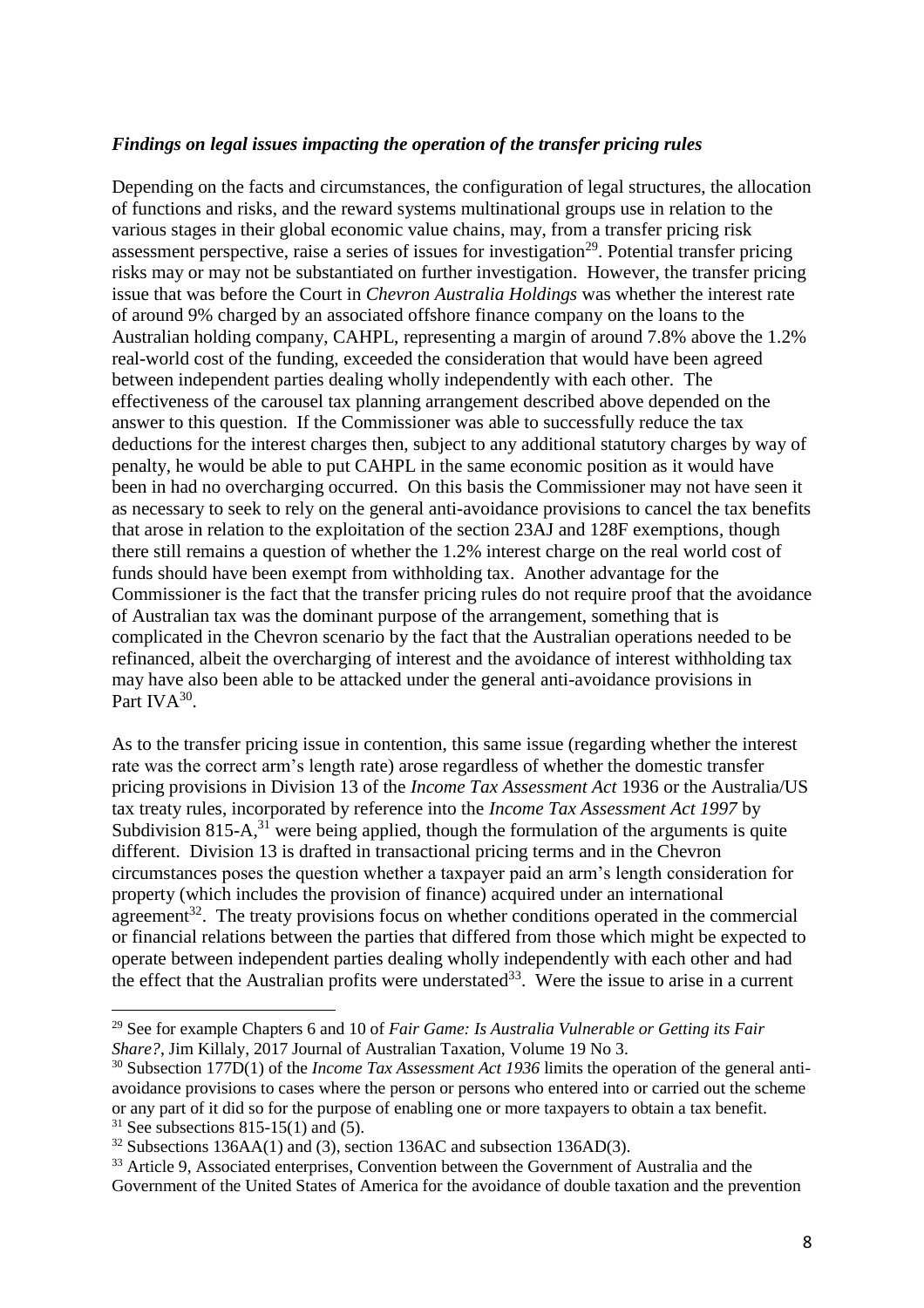year assessment it would now have to be considered in the context of Subdivision 815-B which is framed in very similar terms to the treaty provisions, but is not limited to dealings between enterprises resident in treaty countries or to cases where there is common control or ownership. Subdivision 815-B also expressly applies to relevant conditions that indirectly affect the commercial or financial relations between the parties and result in an understatement of profits<sup>34</sup>.

#### *Independent parties dealing at arm's length/wholly independently with each other*

Common to each iteration of the statutory arm's length test is a comparison of the relevant aspects of the actual cross-border dealings with what might be expected if the parties were "independent parties dealing at arm's length (or, in the treaty language reflected in subsections 815-15(1) and (5) and 815-125(1), "dealing wholly independently") with each other<sup>35</sup>. This slight difference in wording between the Division 13 formulation of the arm's length principle and that used in subdivisions 815-A and B does not appear of itself to give rise to any substantive difference in operation, though there are important differences in the scope of each set of provisions. There has been much debate in recent years, reflected in the arguments and decisions in *SNF (Australia)* and *Chevron Australia Holdings*, as to what, if any, regard should be had to the financial profile and circumstances of the particular taxpayer engaged in related party cross-border dealings when applying this arm's length hypothetical<sup>36</sup>. This aspect has been raised in two different ways.

The first is seen in the way the Commissioner presented his argument in *SNF (Australia)* <sup>37</sup> . The taxpayer company was established to provide a marketing and distribution function for manufacturing entities within the group so as to enable the group to penetrate the Australian market and sell more of its products (paragraph 167 of Middleton J's judgment). The group manufactured polyacrylamide products for use in the mining, paper and sewage treatment industries. Despite good sales performance, the Australian entity carrying on business as the local marketer and distributor of chemical products it purchased from offshore associates reported losses in each of the seven income years from 1998 to 2004.

l

of fiscal evasion with respect to taxes on income, done at Sydney on 6 August 1982, as incorporated by section 815-15 of the *Income Tax Assessment Act 1997*.

<sup>34</sup> Subsections 815-115(1) and 815-120(1) refer to conditions that operate between entities "*in connection with* their commercial or financial relations".

<sup>&</sup>lt;sup>35</sup> In paragraph 73 of his judgment in the context of considering the operation of subsection 136AD(3) of Division 13 Robertson J describes the process as "making the statutory comparison". As Robertson J pointed out at paragraph 609 of his judgment the determination of whether in the context of Article 9 of the US treaty conditions differ from those that would have operated between independent parties dealing wholly independently with each other also requires a comparison. Subdivision 815-A does this by incorporating Article 9 of the US treaty by reference and the machinery of subdivision 815-B achieves it by mirroring the focus on conditions that differ from arm's length conditions. The statutory comparison is also referred to by Pagone J [2017] FCAFC 62, at paragraph 119 of his judgment (in relation to Division 13) and paragraph 156 (in relation to Article 9 as incorporated by reference into Subdivision 815-A).

<sup>36</sup> *SNF (Australia) Pty Ltd v FC of T* [2010] FCA 635; 2010 ATC 20-190 and on appeal *FC of T v SNF (Australia) Pty Ltd* [2011] FCAFC 74; 2011 ATC 20-265; *Chevron Australia Holdings Pty Ltd v Commissioner of Taxation* [2015] FCA 1092; [2017] FCAFC 62.

<sup>37</sup> *SNF (Australia) Pty Ltd v FC of T* [2010] FCA 635; 2010 ATC 20-190 and on appeal *FC of T v SNF (Australia) Pty Ltd* [2011] FCAFC 74.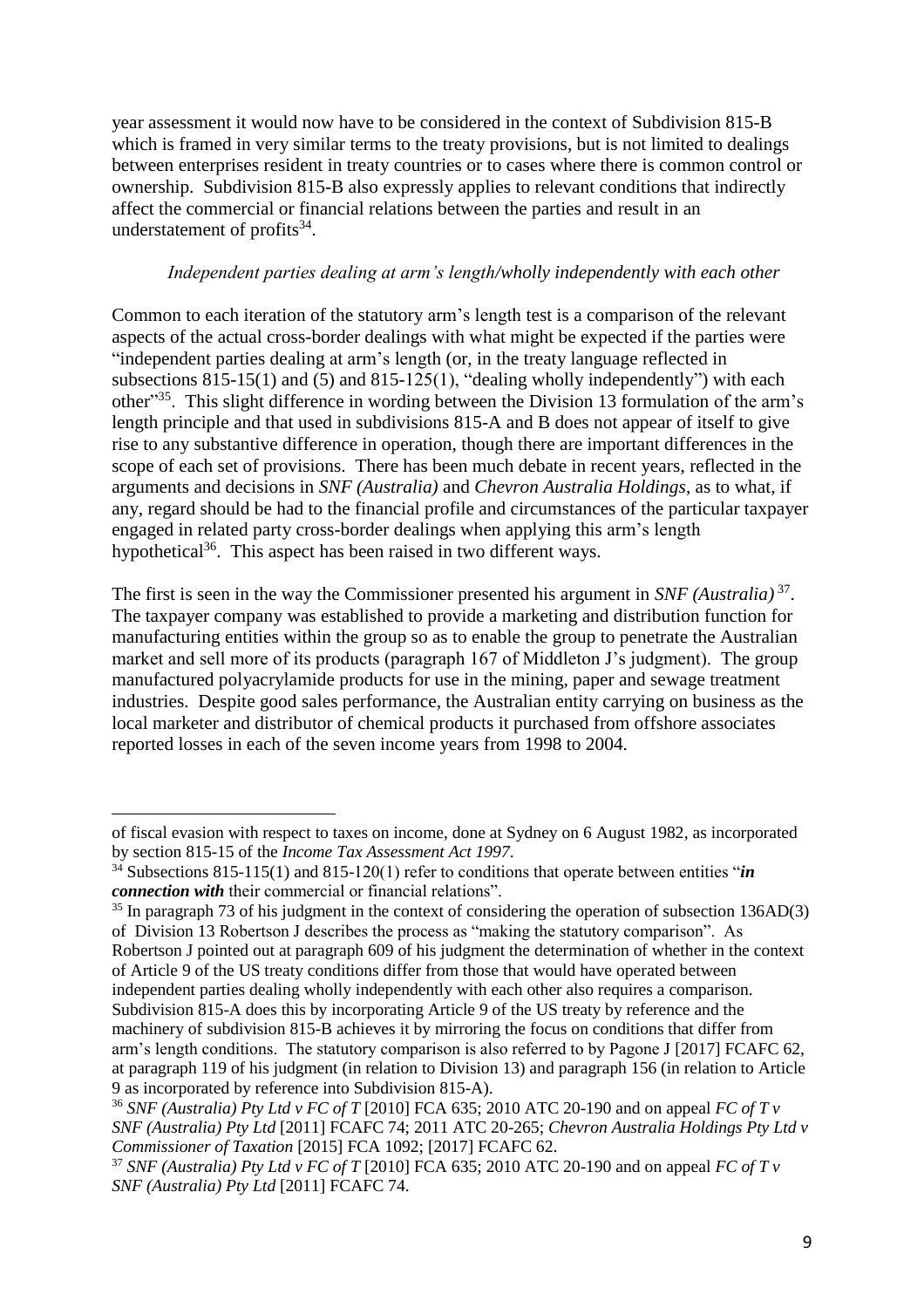The financial analysis that was tendered as part of the Commissioner's submission was to the effect that over the relevant period for every \$100 of sales it made, the taxpayer incurred selling costs of \$28.57, and paid \$82.88 for the product it purchased from the related party suppliers, giving rise to a loss of  $$11.45^{38}$ . The question of whether SNF (Australia) had to offer discounts to increase its sales in accordance with the market penetration strategy, and who should bear the financial cost of any such discounting, is not addressed in the case. While admittedly this is an overall analysis of seven years of operations and represents a set of average costs and revenues, it shows (even if one undertook a year by year analysis) that by far the most significant expenditure by SNF (Australia) was in relation to the purchase of product from offshore associates. It was a cost over which the Australian entity had little if any control, the prices being determined by the parent. As long as the various cost drivers remained constant, and there was no other source of remuneration or reimbursement, the Australian business would continue to make losses from its marketing and distribution activities, despite those activities, driven by the group's market penetration strategy, generating a growing market share (18% of the polyacrylamide market in Australia by  $2002^{39}$ ). It can reasonably be inferred from the continued support the Australian operations received that the group determined that it was in their best interests to continue to conduct the Australian operations on this basis. However, considered by reference to the likely behaviour of independent marketing distributors dealing wholly independently with their suppliers, the behaviour of SNF (Australia) in conducting its business on this basis appears commercially irrational. The entity is continuing to burn equity. It received continuous and significant equity subscriptions and loans from SNF France $40$  as well as price support from the SNF group by way of discounts on the prices of products supplied to Australia<sup>41</sup>. One might speculate that need for loans was more likely associated with the purchase of products, over which the group had flexibility in setting and adjusting terms of payment, while the selling costs were likely to be external costs that became a more immediate demand on sales revenue.

The actual purchases over the seven-year period were the transactions that were observed between SNF (Australia) and its offshore associated suppliers and the ATO case was framed on the basis of that overt relationship. No doubt by reducing the prices charged for those supplies it would be possible to arrive at a margin that an arm's length party would have been likely to require in respect of the economic functions SNF (Australia) performed, the assets it used and the risks it assumed. The Commissioner argued his case on the basis that the prices were higher than would have been agreed between independent parties dealing wholly independently with each other $42$ .

Middleton J found that the reason for the losses incurred by SNF (Australia) was irrelevant<sup>43</sup>; his task, on the way the case was argued, was confined to determining whether the purchase prices for the products acquired from offshore associates were arm's length. His Honour put it in the following terms,

"I do not accept the Commissioner's submission that the test is to determine what consideration an arm's length party in the position of the taxpayer would have given

<sup>38</sup> [2010] FCA 635; 2010 ATC 20-190 at paragraph 161(iv).

<sup>39</sup> [2010] FCA 635; 2010 ATC 20-190 at paragraph 162.

<sup>40</sup> [2010] FCA 635; 2010 ATC 20-190 at paragraph 162.

<sup>41</sup> [2010] FCA 635; 2010 ATC 20-190 at paragraph 167.

<sup>42</sup> [2010] FCA 635; 2010 ATC 20-190 at paragraphs 160 to 165.

<sup>43</sup> [2010] FCA 635; 2010 ATC 20-190 at paragraph 157.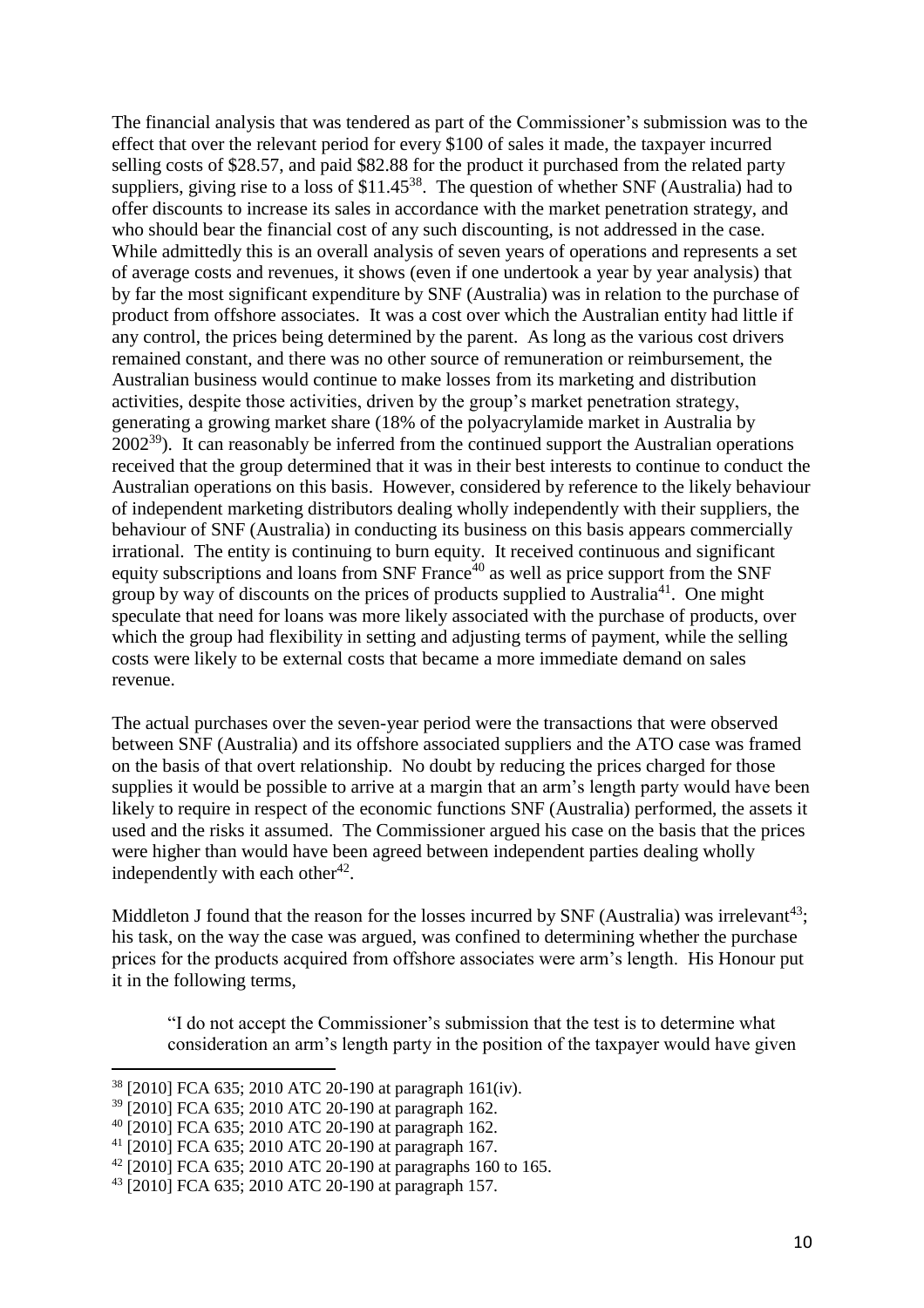for the products. The essential task is to determine the arm's length consideration in respect of the acquisition. One way to do this is to find truly comparable transactions involving the acquisition of the same or sufficiently similar products in the same or similar circumstances, where, those transactions are undertaken at arm's length, or if not taken at arm's length, where suitable adjustment can be made to determine the arm's length consideration that would have taken place if the acquisition was at arm's length. Just as in a valuation, the focus is not on the subjective or special factors of the parties involved in the transaction (eg whether they were financially sound or not), but is on the transaction itself and the consideration paid. In this sense, the task in not dissimilar to that undertaken in a valuation [citations omitted]."<sup>44</sup>

His Honour accepted that sales of products by the group to independent distributors were reliable comparables and found on that basis SNF (Australia) had not paid prices that exceeded the arm's length prices; in fact his Honour found that the price paid by the taxpayer was almost always less than that determined by the free market<sup>45</sup>.

At the appeal stage the Commissioner again sought to argue that one had to have regard to the circumstances of the taxpayer in determining whether proposed arm's length comparables were truly comparable. The Commissioner argued that the arm's length hypothesis created by the definition of "arm's length consideration" in subsection 136AA(3)(d) required:

"the erection of a statutory hypothesis based on applicable facts; in effect, a statutory deeming provision. The hypothesis was to consist of all the facts in the real world with one fact changed by the deeming provision, namely, the fact that the taxpayer and its parent were not independent of each other. This required one to assume a set of facts in which the purchaser was an entity *with all the qualities of the taxpayer except its relationship to the parent manufacturers*."<sup>46</sup>

It may be that the expectation that independent parties dealing at arm's length with each other would act in a commercially rational way (and thus have regard to their own individual financial circumstances in negotiating prices for property they were acquiring) was seen as inherent in the assumption encapsulated in the arm's length hypothetical. Given the evidence the Commissioner led in relation to the Australian business losing \$11.45 on every \$100 of sales and his conclusion that conducting the business on this basis was not commercially rational, the Commissioner's argument seems to have been based on the assumption that a taxpayer acting truly independently from its counterparties will seek to achieve a commercial rate of return for its functions, having regard to the economic and financial risks the taxpayer is assuming, both in terms of its overall business and in connection with the specific crossborder related party dealings that are the subject of the transfer pricing examination.

On this line of argument, it would seem to follow that, regardless of open market prices, the arm's length purchaser would never agree to pay more than it could afford but would always seek a price that would allow it to achieve a commercial rate of return. The difficulty with the argument is that is that it assumes that the financial circumstances of the Australian taxpayer, as established and maintained by the foreign parent, will always determine the outcome of arm's length dealings involving the sale and acquisition of property (or services),

<sup>44</sup> [2010] FCA 635; 2010 ATC 20-190 at paragraph 44.

<sup>45</sup> [2010] FCA 635; 2010 ATC 20-190, at paragraphs 144 to 151.

<sup>46</sup> [2011] FCAFC 74; 2011 ATC 20-265 at paragraph 95.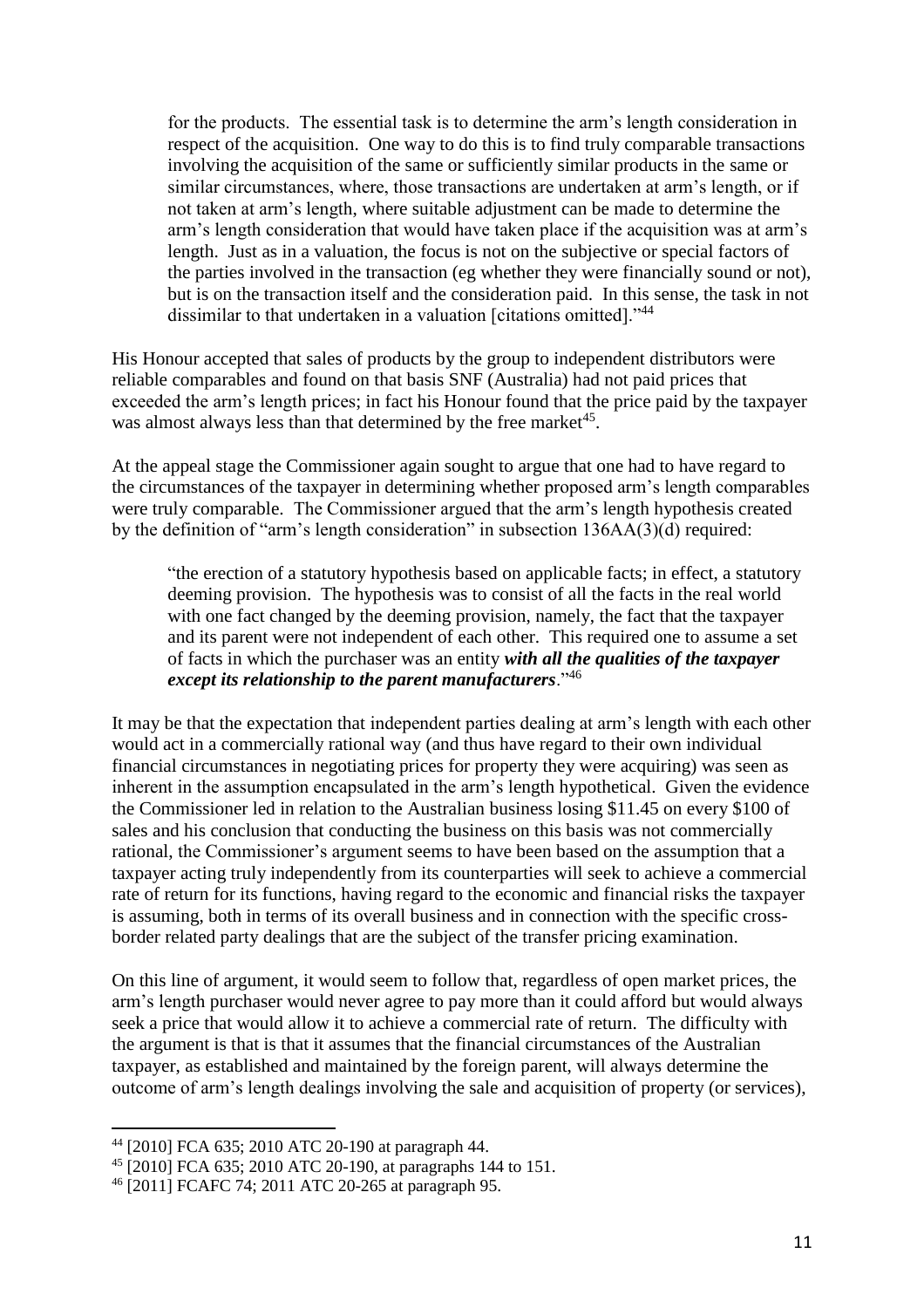irrespective of market forces and business conditions. Another difficulty is that it assumes that it is possible to derive an arm's length outcome from a non-arm's length starting point; the taxpayer's financial profile and performance were affected by non-arm's length dealings. More importantly, the argument seeks to redefine the arm's length price, in cases where mispricing was perceived to be the transfer pricing issue to be tackled, as something other than the price (or prices) established in dealings between independent parties dealing at arm's length with each other in the open market. Somehow the fundamental distinction between the tainted structures and dealings on the one hand, and independent comparables on the other, becomes convoluted and the contrived financial position of the taxpayer is argued to be a key ingredient in establishing the acceptable price in cross-border dealings between related parties.

The drafting of Division 13 is based on transactional pricing. It makes the supply or acquisition of property (which includes services) under an international agreement the focus of the pricing examination. It does not address the entire topic of shifting taxable income from Australia; merely one aspect<sup>47</sup>. It does not address other structural elements in the relationships between group companies that could distort the allocation of profits between Australia and other countries, unless these elements can be expressed in transactional terms that raise the issue of arm's length pricing. It does not allow the Commissioner to argue that independent parties dealing at arm's length would not have entered into the actual transaction at all; it operates on the assumption that a transaction has occurred, that property has been supplied or acquired, and simply asks whether the supply or acquisition by an Australian taxpayer occurred at an arm's length price, leaving the Commissioner the discretion to make a contestable determination on that matter. It seems unlikely that CAHPL would have been creditworthy for a USD 2.5 billion five-year loan on the basis of its stand-alone financial profile<sup>48</sup>. However, Division 13 does not address that issue. By contrast, the focus in subdivision 815-A on "conditions" that operate in the commercial and financial relations between the parties that differ from those that would have been adopted by independent parties dealing wholly independently with each other, recognises that associated entities may have dealings which are non-arm's length for reasons apart from the price that is attributed to them<sup>49</sup>. Notwithstanding these differences in scope, there will be a range of cases where the provisions of Division 13 and those of Subdivision 815-A will each apply, the facts and circumstances of the SNF (Australia) and Chevron matters being examples.

In examining the statutory definition of "arm's length consideration" in subsection 136AA(3)(d) the Full Court in *SNF (Australia)* saw the critical words as being the requirement that the arm's length consideration be identified from dealings "between independent parties dealing at arm's length"<sup>50</sup>. They rejected the Commissioner's submission because, contrary to the various permutations that the statutory wording of the hypothetical permitted, it was tantamount to saying in the application of that hypothetical that one of the independent parties must necessarily be the taxpayer. However, it is clear from the way the Full Court specified the permissible arm's length permutations that they were not saying that the taxpayer could never be a party in an arm's length hypothetical.

<sup>47</sup> See [2010] FCA 635; 2010 ATC 20-190 at paragraph 50.

<sup>48</sup> [2015] FCA 1092 at paragraph 165.

<sup>49</sup> See the *Chevron Australia Holdings Case* [2015] FCA 1092 at paragraph 600 per Robertson J.

<sup>50</sup> [2011] FCAFC 74; 2011 ATC 20-265 at paragraph 97.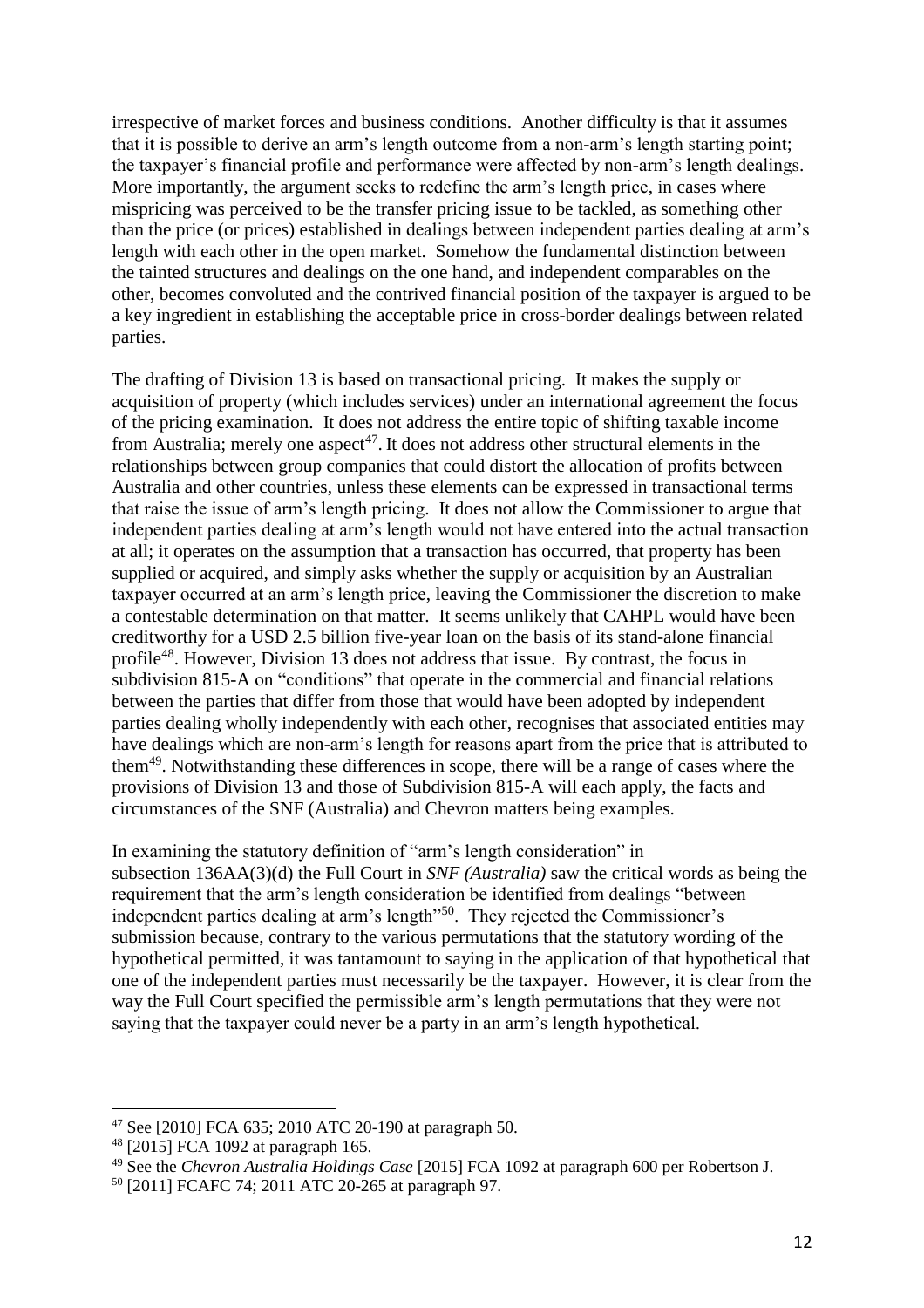The Full Court went on to explain that in their view "the description of a transaction as being at arm's length is a statement about the independence of two parties from each other", the connection being described as "a relative one" that "does not carry any information about their absolute status". In their view "it would be unsound to read [the statutory hypothetical] as requiring any more than that the two parties in question should be independent of each other"  $51$ .

The Full Court then considered whether the fact that the definition of "arm's length consideration" fed into an operative provision, subsection 136AD(3), displaced the ordinary meaning they attributed to the concept of "independent parties dealing at arm's length with each other". Broadly, subsection 136AD(3) provided that if, in a case where the Commissioner made the appropriate determination, a taxpayer was found to have paid an amount for the acquisition of property (or services) under an international agreement that exceeded the arm's length consideration, then the taxpayer would be deemed, for all the purposes of the 1936 and 1997 Income Tax Assessment Acts, to have paid only the arm's length amount. Their Honours concluded:

"..it does not follow from the acceptance of all those features that arm's length consideration – which does not , in general, refer to the actual position of either party – must be treated as overlaid by a further requirement that the consideration not only be at arm's length but that the arm in question be attached to the taxpayer<sup>52."</sup>

In the Commissioner's view the arm's length principle, as internationally recognised, required an analysis involving an inquiry into what a purchaser *in identical circumstances* would have paid, but for the membership of the group<sup>53</sup>. The Full Court did not accept that international practice, as articulated in the relevant OECD *Transfer Pricing Guidelines for Multinational Enterprises and Tax Administrations*, required an approach that "removed the fact of interdependence and non-arm's length dealing, but otherwise …taking into account all the circumstances which bear on price", as advocated by the Commissioner. They saw such an approach as "deeply impractical" and as seeking to discern "a strict norm of operation, inflexibly requiring one kind of comparable and forbidding all others and it refuses to admit the possibility of making adjustments for differences". In the Court's view the Commissioner's interpretation of the words "independent parties dealing at arm's length with each other" raised the likelihood that there would be no other businesses sharing all the same features of the taxpayer bearing on price. The Court was concerned that taxpayers faced with such a strict test would not be able to produce any comparables meeting the requirements of the arm's length hypothetical reflected in the language of subsection 136AA(3)(d) to be able to discharge their statutory burden of proof in an appeal<sup>54</sup>. Contrary to the Commissioner's submission, the Full Court found that the OECD guidelines "make clear such outcomes were not contemplated at all by the OECD"; "it did not intend that only such rigidly identical comparables should be brought to bear"<sup>55</sup>.

The *SNF (Australia)* case demonstrates the importance of correctly specifying the relevant property or services and correctly framing the relevant international agreement in terms of the

<sup>51</sup> [2011] FCAFC 74; 2011 ATC 20-265 at paragraph 98.

<sup>52</sup> [2011] FCAFC 74; 2011 ATC 20-265 at paragraph 99.

<sup>53</sup> [2011] FCAFC 74; 2011 ATC 20-265 at paragraph 101.

<sup>54</sup> [2011] FCAFC 74; 2011 ATC 20-265 at paragraph 102.

<sup>55</sup> [2011] FCAFC 74; 2011 ATC 20-265 at paragraph 103.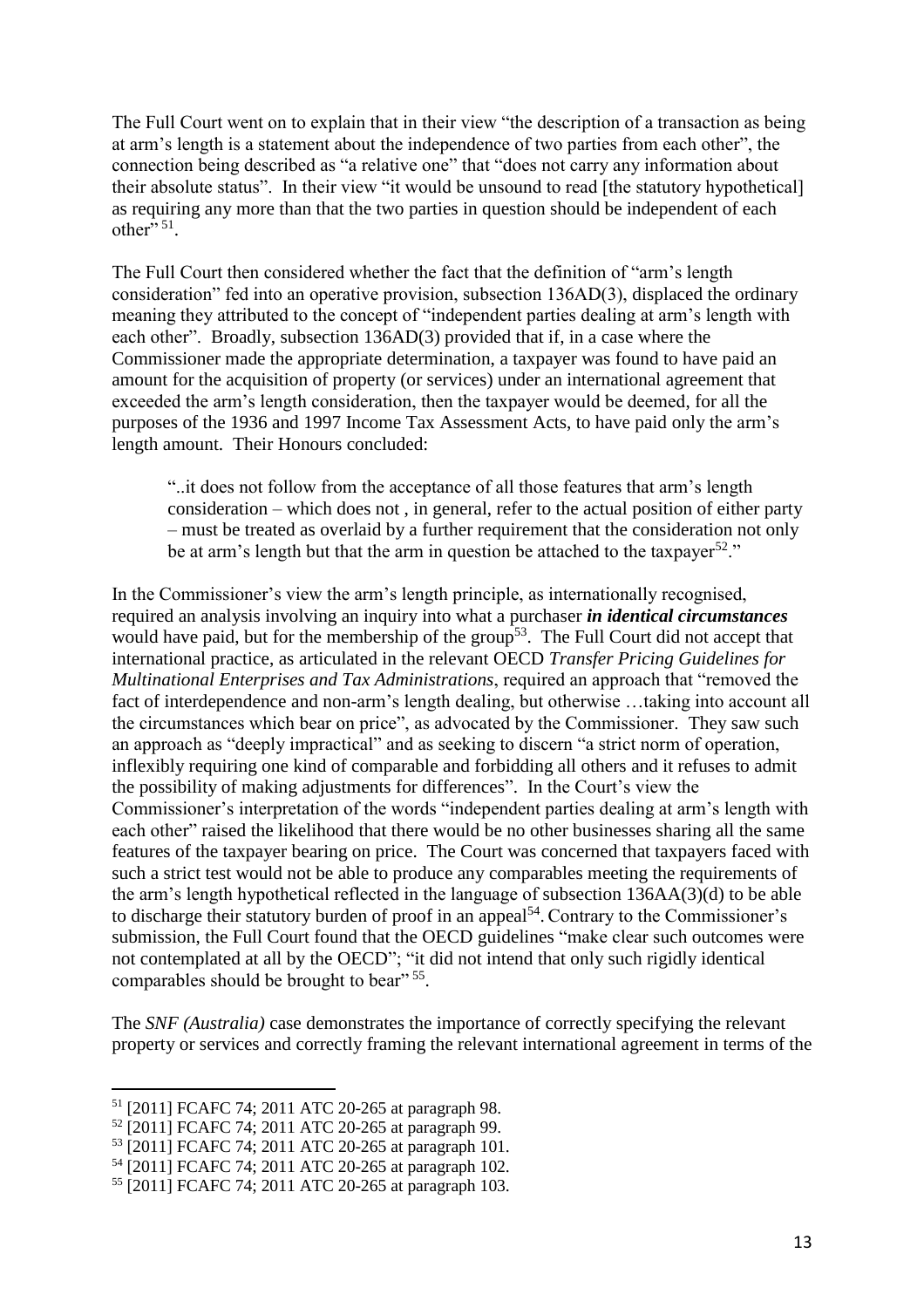real underlying profit shifting problem. The process involves an understanding of the global value chain, business model, relevant markets and the economic contribution being made by the Australian operations. The Commissioner's case was framed on the basis that the products purchased from offshore related party suppliers were overpriced. His argument was confined to the observable transactions and did not consider whether any elements typical of rational independent commercial or financial relations were missing. Framed in this way it was not open to the Court to examine whether SNF (Australia) received an arm's length rate of return for the marketing and distribution services it was providing for the group in the highly competitive Australian market, bearing in mind the additional commercial and financial risks associated with a market penetration strategy. In other words, the Commissioner was asking the wrong question in relation to the risk that taxable profits were being shifted out of Australia.

The second exploration of the relevance of the financial profile and circumstances of the particular taxpayer in applying the concept of "independent parties dealing at arm's length with each other" arose in *Chevron Australia Holdings*. In that case both the Commissioner and the taxpayer argued that regard had to be had to the circumstances of the taxpayer in establishing the arm's length interest rate for loan from CFC to CAHPL for the AUD equivalent of USD2.5 billion. Both the Commissioner and the taxpayer agreed that assumptions about assets, risks and functions of the purchaser of financial accommodation were needed to price the supply. However, the Commissioner argued that Australia's transfer pricing rules required CAHPL to be considered in its context as a subsidiary of the Chevron group, while the taxpayer argued that "independent" in the context of the arm's length hypothetical means independent of all affiliation, so that a subsidiary of a multinational group has to be regarded as a stand-alone entity separate from the group of which it is part<sup>56</sup>.

The difficulty from both a tax policy and a tax administration perspective is that the multinational group is in a position to shape the capital structure and financial profile of the Australian subsidiary to limit its profitability. The group could also shape the terms of the related party loan agreement to "insert various unattractive and unrealistic terms…. which are commercially meaningless" because of the intra-group nature of the arrangements "and serve only to increase the price for tax purposes"<sup>57</sup>. Because of the common management and control it exercises, the group could also omit clauses that are standard in loan arrangements between independent parties dealing at arm's length with each other. Accordingly, adopting the stand-alone position of CAHPL as a starting point and being compelled to price the loan on its actual terms and conditions does not provide a sound basis for determining an arm's length interest rate. Such an approach ignores the organisational and market context in which CAHPL is operating and the policy purposes separately articulated in Division 13 and Subdivision 815-A.

As the facts of the Chevron matter set out above demonstrate, the strategy of weakening the capital structure of a borrowing group subsidiary was true of CAHPL during the years of income considered by the Federal Court. The tax planning arrangements involved withdrawing equity and replacing it with debt funding, thereby increasing the deductible interest expense on the Australian side. Additional debt funding was then provided to fund the acquisition of the Australian assets of Texaco.

<sup>56</sup> [2015] FCA 1092 at paragraphs 481 to 485 in relation to the operation of Division 13 and paragraphs 601 to 604 in relation to the operation of subdivision 815-A.

 $\frac{57}{2}$  Compare the Commissioner's submission at [2015] FCA 1092, paragraph 495.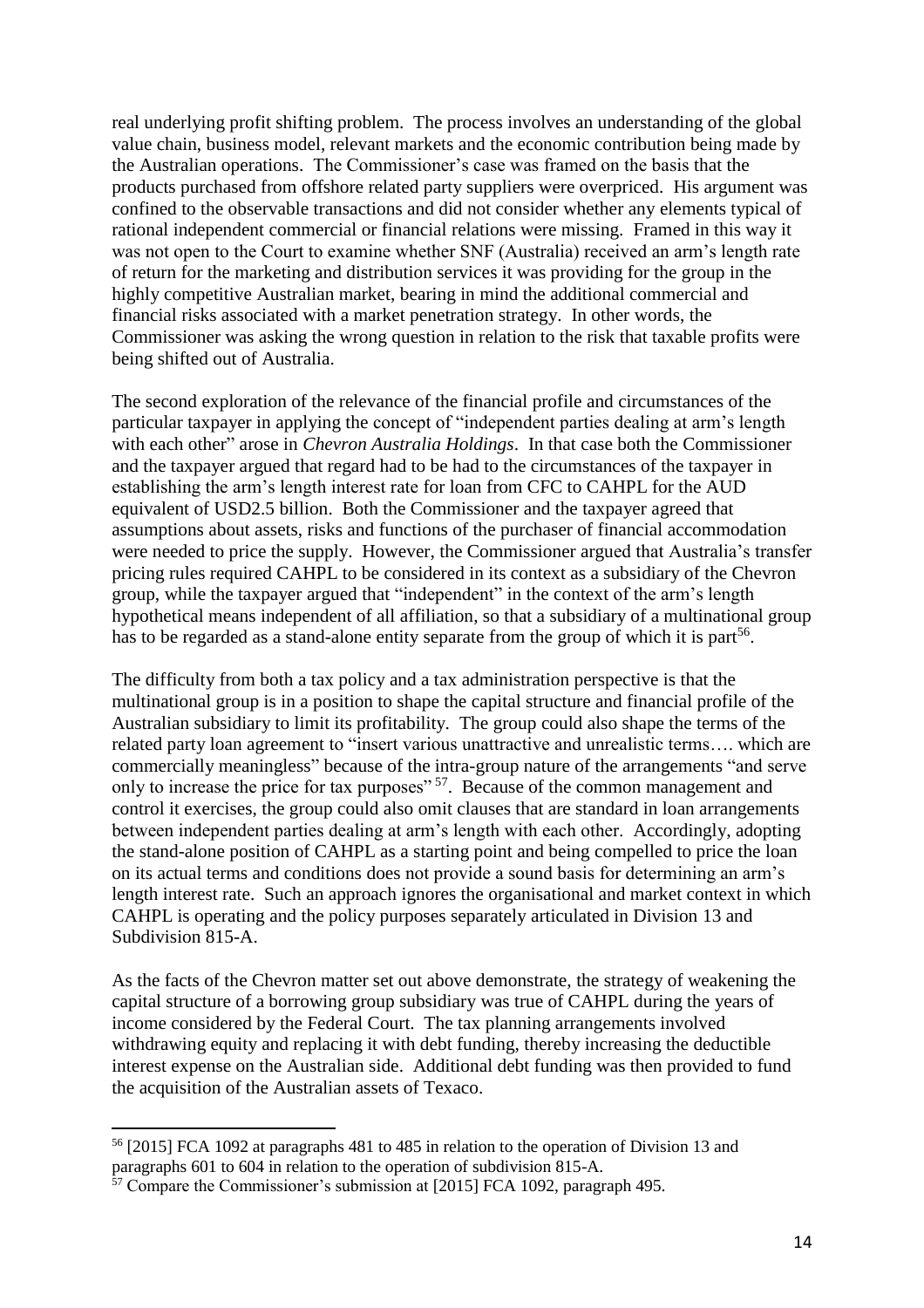At the transactional level the loans were structured as unsecured and not amortising. Much of the interest expense was capitalised. Robertson J noted the evidence of Mr Dalzell, a director and compliance manager of CAHPL, who accepted that if CAHPL were borrowing USD 2.5 billion or the AUD equivalent from an independent party at 8.97% the borrowing would not have been sustainable<sup>58</sup> (since it would not have access to the dividends from CFC that arose from the interest rate arbitrage). On appeal, Pagone J observed that much of the evidence of two key witnesses presented by the taxpayer "was to the effect that a loan such as that obtained by CAHPL would not have been available to a hypothetical company with CAHPL's credit worthiness as a standalone company" <sup>59</sup>.

However, in the taxpayer's view, the actual financial position of CAHPL and the actual terms of the Credit Facility Agreement, drawdowns and repayments were the only basis on which the arm's length price could be determined because, in its view, the law did not allow the actual arrangements to be reconstructed.

Robertson J directly addressed the meaning of "independent" in the context of the definition of arm's length consideration in subsection 136AA(3)(d). The definition focusses on what would have been given or agreed to be given if the property (or services) had been acquired under an agreement between independent parties dealing at arm's length with each other. His Honour states:

One issue of statutory construction between the parties was whether subsection 136AA(3)(d) required that the borrower as an independent party be considered as a stand-alone company. In my opinion, the answer is "no" as this would use the word "independent" as if it meant entirely independent rather than, in a case such as the present, independent of the lender<sup>60</sup>.

In the context of Subdivision 815-A he addresses the similar concept in Article 9 of the US treaty in the following terms:

607. As to [CAHPL's] reliance on a differentiation between the language of "association" and "independence", it seems to me that the distinction involves a *non sequitur*: to say that a party is independent of another party does not mean or require that either party is independent of all parties $<sup>61</sup>$ .</sup>

His approach to determining the arm's length consideration for the loan was to:

"go past shorthand expressions such as 'reconstruction of the transaction' to address an agreement between two parties independent of each other, *neither party being an actual party to the actual loan*".

However, he did not believe that, although the construct was hypothetical, "the exercise should depart from reality more than is necessary for the hypothesis". Accordingly, he thought that "the exercise, although hypothetical, should remain close to the actual loan" and

<sup>58</sup> [2015] FCA 1092 at paragraph 125.

<sup>59</sup> [2017] FCAFC 62 at paragraph 124.

<sup>60</sup> [2015] FCA 1092 at paragraph 79.

<sup>61</sup> [2015] FCA 1092 at paragraph 607.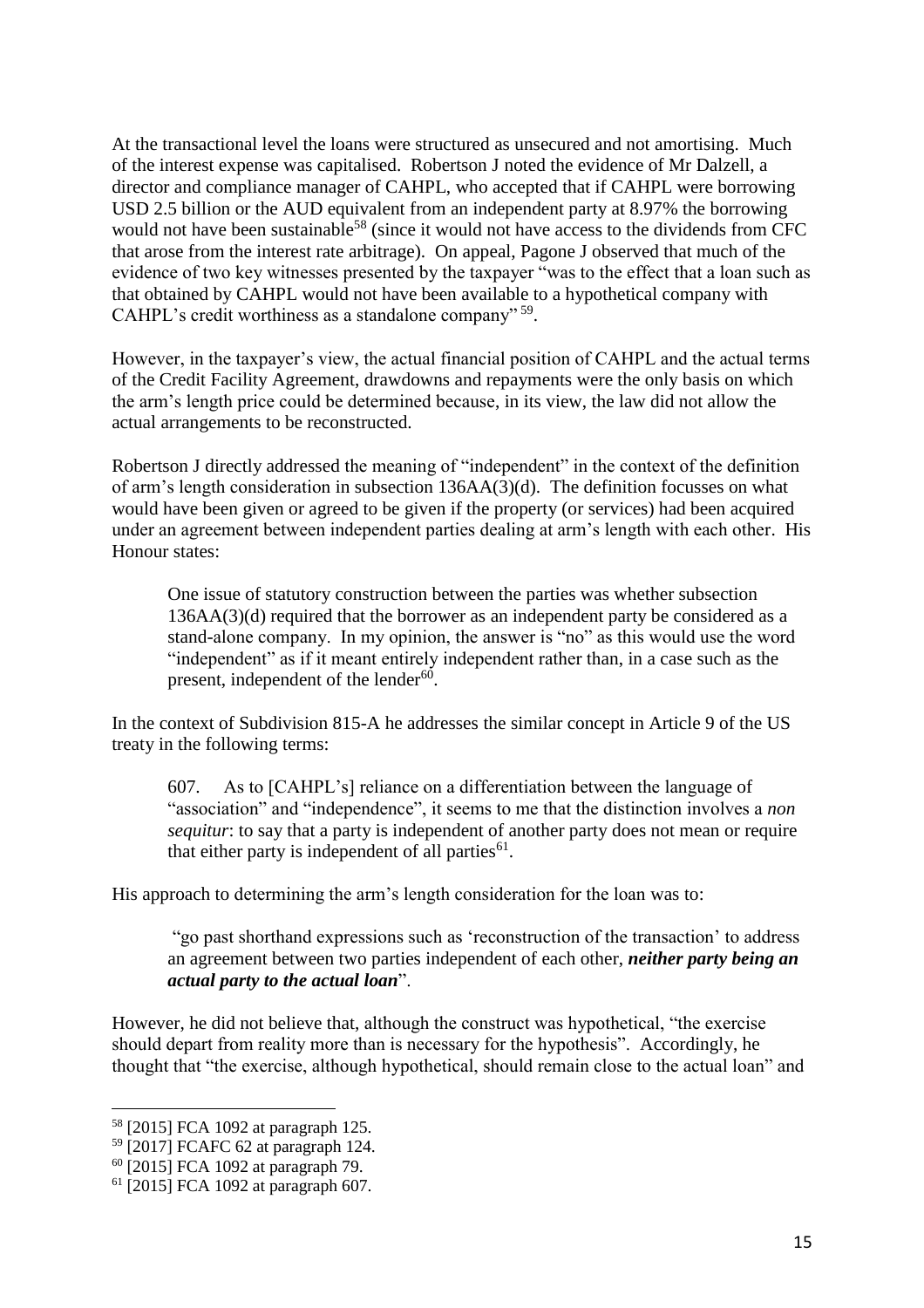he would "give little weight to factors which a lender and a borrower, at arm's length to each other, in the circumstances would not take into account". His Honour was not prepared to proceed on the basis of asking "what form an agreement might have taken if it had been negotiated by entities dealing with each other at arm's length" because "such a construction does not centre on the identification of the property". He did not take the reference in the definition of "arm's length consideration" to the hypothetical "if the property had been acquired under an agreement between independent parties…" as meaning that the hypothetical agreement was "to have the property acquired as its only matter coincident with the actual agreement"  $62$ .

So, what factors did Robertson J see as assisting in constructing the statutory hypothetical? He expressed his analytical process in the following way:

For present purposes, it is useful to adopt the tool of analysis that, in the hypothetical, the hypothetical independent parties have the characteristics relevant to the pricing of the loan so as to enable the hypothesis to work. Thus, for example, the borrower will be an oil and gas exploration and production subsidiary<sup>63</sup>.

This has implications for the interest rate, which would change depending on the borrower's credit rating (and on the rating of the loan agreement), and on whether or not the interest rate should reflect the absence of security, the absence of guarantee or the absence of covenants given by a borrower for the protection of the lender $64$ .

It is easy to see, at one end, that the loan is one made at a certain time, in a certain amount, for a certain period, at a certain interest rate and with or without security. At the other end, it is more difficult to apply the hypothesis required by section 136AD to *a hypothetical borrower in place of CAHPL.* Here, it seems to me, the statutory hypothesis must include what has been shown on the evidence to be relevant in the market in question. For example, if the evidence showed that a lender would take into account in pricing the loan that a borrower independent from the lender was in a particular industry and that the creditworthiness of a borrower in that industry was affected by particular matters going to its capacity to repay the loan and the likelihood that it would do so, then those factors would be relevant. It must therefore be a factor that the borrower was in the oil and gas industry<sup>65</sup>. [Implicit in his Honour's analysis is that the creditworthiness of the borrower is relevant to the application of the arm's length hypothetical. Note also that in paragraph 80 of his judgment his Honour also refers to the relevance of a borrower being a subsidiary.]

Another related question is whether the statutory hypothesis permits or requires to be taken into account that a borrower, *the hypothetical borrower not being the taxpayer,*  has at the time of the loan certain financial resources which the lender would regard as relevant to the pricing of the loan. In principle, the answer must by "yes". In the present case, does the fact that the non-arm's length nature of the Credit Facility Agreement stems from the common ownership of the borrower and the lender by CVX point to a different answer? Of itself, in my view the answer is "no". *But that* 

<sup>62</sup> [2015] FCA 1092 at paragraph 499.

<sup>63</sup> [2015] FCA 1092 at paragraph 80.

<sup>64</sup> [2015] FCA 1092 at paragraph 81.

<sup>65</sup> [2015] FCA 1092 at paragraph 501.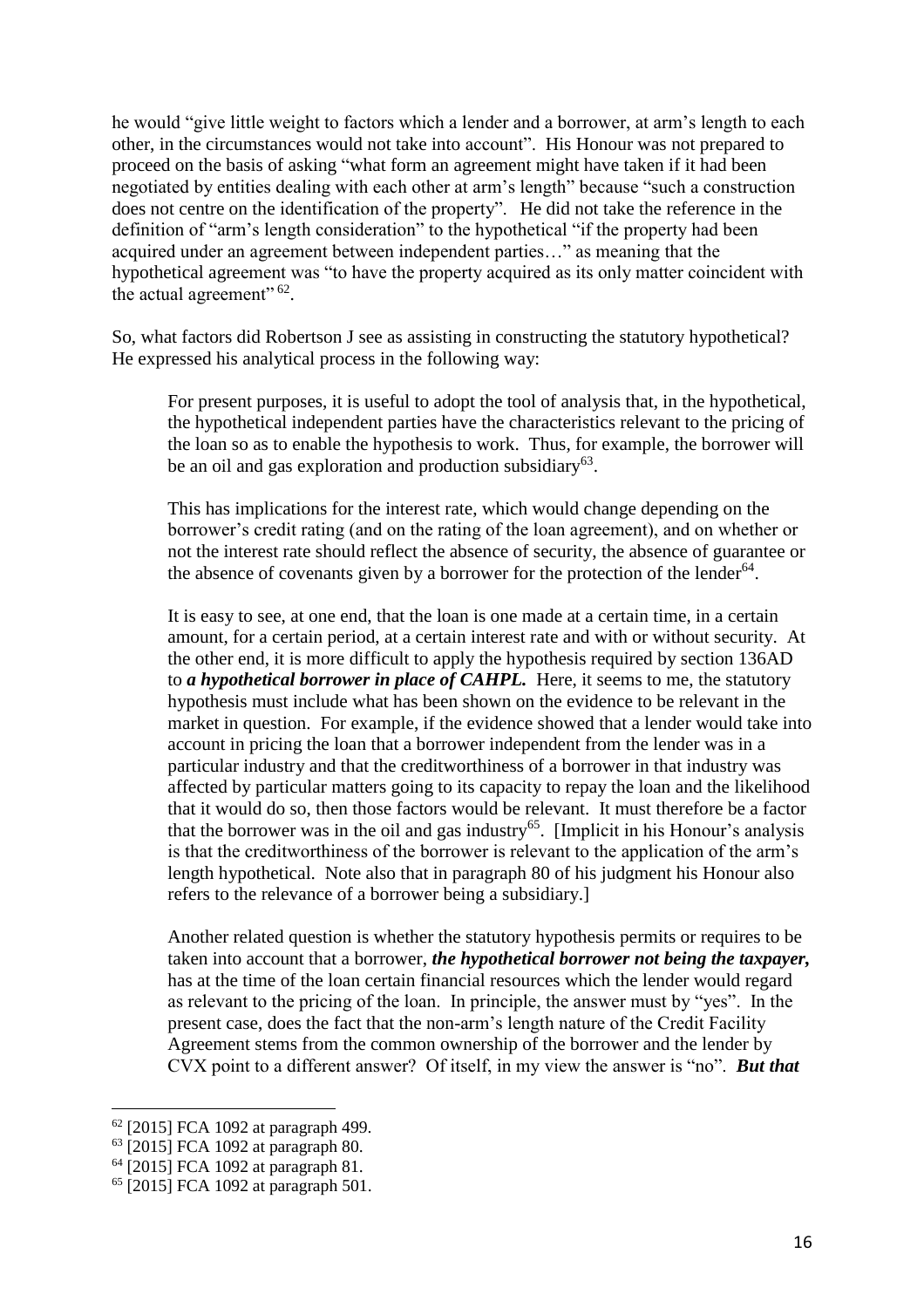*does not have the consequence that the particular relationship between CVX and CAHPL is determinative in the context of the statutory hypothesis. That would be to import the actual entity, CAHPL, into the hypothesis contrary to the decision of the Full Court in SNF 193 FCR 149<sup>66</sup> .*[As an aside, one could argue that the Full Court in the *SNF Case* was concerned about always including the taxpayer as one of the parties to the hypothetical but was not saying that the taxpayer should always be excluded from the hypothetical.]

Applying these general considerations to the facts of this case means the following. *In my opinion, the correct perspective is that of a commercial lender.* A commercial lender would not approach the question of the borrower's creditworthiness in the same way as would a credit rating agency<sup>67</sup>.

[Emphasis added.]

It appears that Robertson J was not prepared to consider the permissible permutation of arm's length hypotheticals that involves an exploration of what would have happened if CAHPL borrowed the AUD equivalent of USD2.5 billion from an unrelated party in an arm's length dealing. His Honour seems to have felt compelled as a single judge at first instance to take that approach based on his reading of the Full Court decision in *SNF (Australia).* However, there are fundamental differences between the facts and circumstances of *SNF (Australia) Case* and *Chevron Australia Holdings Case*. The *SNF (Australia) Case* was decided on the basis of what are generally referred to as "internal comparables": dealings between the related party suppliers and independent purchasers dealing at arm's length. Given that the arm's length price could be established in that way there was no need to consider the financial position of SNF (Australia) and what it could afford; it was irrelevant. However, in the *Chevron Australia Holdings Case* the property acquired by CAHPL was a loan and the open market practice was to have regard to the circumstances of the borrower in pricing a loan; it was relevant to consider the means that the borrower had to repay, and any options that would be available or necessary to reduce the credit risk for the lender, which in turn would reduce the interest rate on the loan.

The approach suggested by Robertson J presents the conundrum as to what financial profile and whose financial performance is to be used to price the loan if the actual borrower, an acknowledged subsidiary of the Chevron group, is removed from the analysis. How would such a third party's financial profile and performance be relevant or helpful in pricing a loan to CAHPL? Given that the arm's length hypothetical does not exclude the taxpayer from potentially being a party to arm's length dealings his Honour seems to have taken the Full Court decision in *SNF (Australia)* beyond what the statute permitted. In the final analysis, his Honour did not have to address this conundrum of the relevant financial profile for loan pricing because he rested his decision on the basis that the taxpayer had not discharged its statutory burden of proof.

CAHPL had argued that it had paid less than the arm's length price. The Commissioner argued that CAHPL had paid an excessive amount. In the end, his Honour found that security and other covenants would have been provided in arm's length dealings and that the limited consideration given by the taxpayer resulted in the consideration which CAHPL did

<sup>66</sup> [2015] FCA 1092 at paragraph 502.

<sup>67</sup> [2015] FCA 1092 at paragraph 503.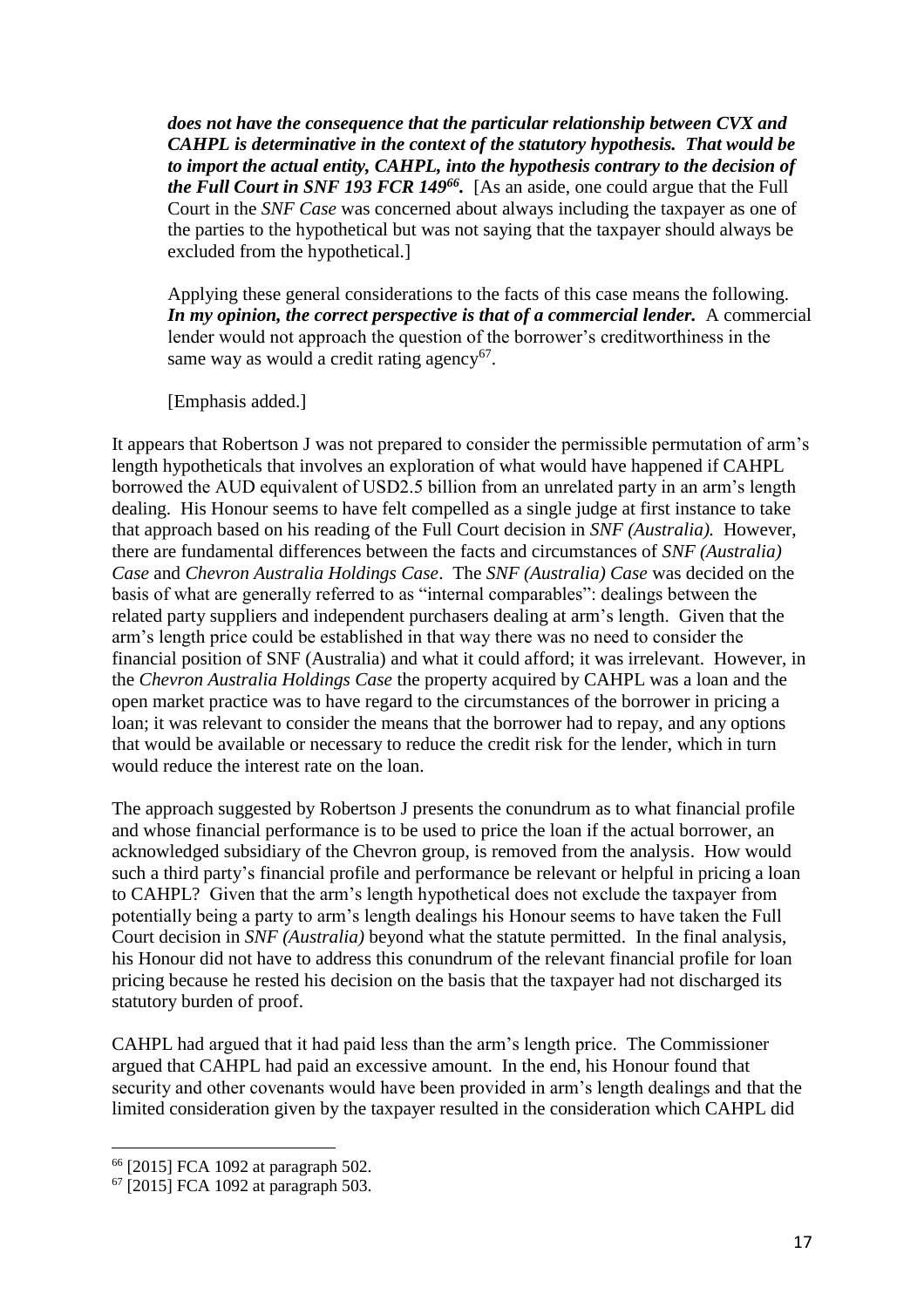give exceeding the arm's length consideration<sup>68</sup>. He does not say by how much, but the effect of his decision was that the 7.8% mark-up was not tax deductible. So, the question of which financial profile and whose performance should be used to price the loan remained unanswered. His conclusion was essentially that it followed that the taxpayer had not shown that the arm's length consideration assessed by the Commissioner was excessive; namely, the taxpayer failed to meet its burden of proof in the appeal proceedings<sup>69</sup>. After rejecting comparables and methodologies proffered by Chevron, his Honour states:

In my opinion, therefore, the applicant has not shown that the consideration in the Credit Facility Agreement was the arm's length consideration or less than the arm's length consideration nor proved that the amended assessments under Division 13 of the ITAA 1936 were excessive. *Division 13 does not permit reasoning that reaches a non-arm's length interest rate on the basis that the actual interest rate is as high as it is because of the rating attributed to the borrower or borrowing, which rating relies on the absence of arm's length consideration given by the borrower.* This reasoning is an addition to, and independent of, my conclusion at [87] above.......<sup>70</sup>

His Honour's rationale was based on his view that the likelihood was that in arm's length dealings the borrower would have provided security and operational and financial covenants in order to obtain a lower interest rate. It seems self-evident that a commercially rational borrower would not pay an independent lender a higher interest rate than it needed to if it had options available to it to obtain a lower rate. However, CAHPL would have to be in a position to provide a sufficient security for loans totalling the AUD equivalent of USD2.5 billion. As a subsidiary of the Chevron group that was subject to group financial policy and control it is unlikely that CAHPL would have had the necessary authority. It is also unlikely that the group would give that permission since it would encumber group assets and restrict cashflows when the group had other options like the provision of a guarantee or a letter of comfort that would ensure CAHPL could get the same (significantly lower) interest rate available to its ultimate parent. Without encumbrance or restrictive covenants the Chevron group could sell down part or all of its interest or otherwise dispose of assets if it so chose and have full flexibility to deal with CAHPL's cashflows and solvency, that flexibility being necessary to optimise both commercial and taxation outcomes from a group perspective.

Another potential difficulty for CAHPL is that a lender may not find a security offered by CAHPL suitable in terms of its ability to mitigate a potential loss on an AUD equivalent loan of USD2.5 billion. The Australian gas project was still in the construction phase (expenditure on the Australian side being the rationale for the loan being denominated in AUD), CAHPL's subsidiaries held the operating assets, the assets were specific-purpose,

l

<sup>68</sup> [2015] FCA 1092 at paragraph 87.

 $69$  Section 14ZZO(b)(i) of the Taxation Administration Act 1953 provides:

In proceedings on an appeal under section 14ZZ to a court against an objection decision: (b) the appellant has the burden of proving

<sup>(</sup>i) if the taxation decision concerned is an assessment--that the assessment is excessive or otherwise incorrect and what the assessment should have been.

 $70$  [2015] FCA 1092 at paragraph 525. See also footnote 64.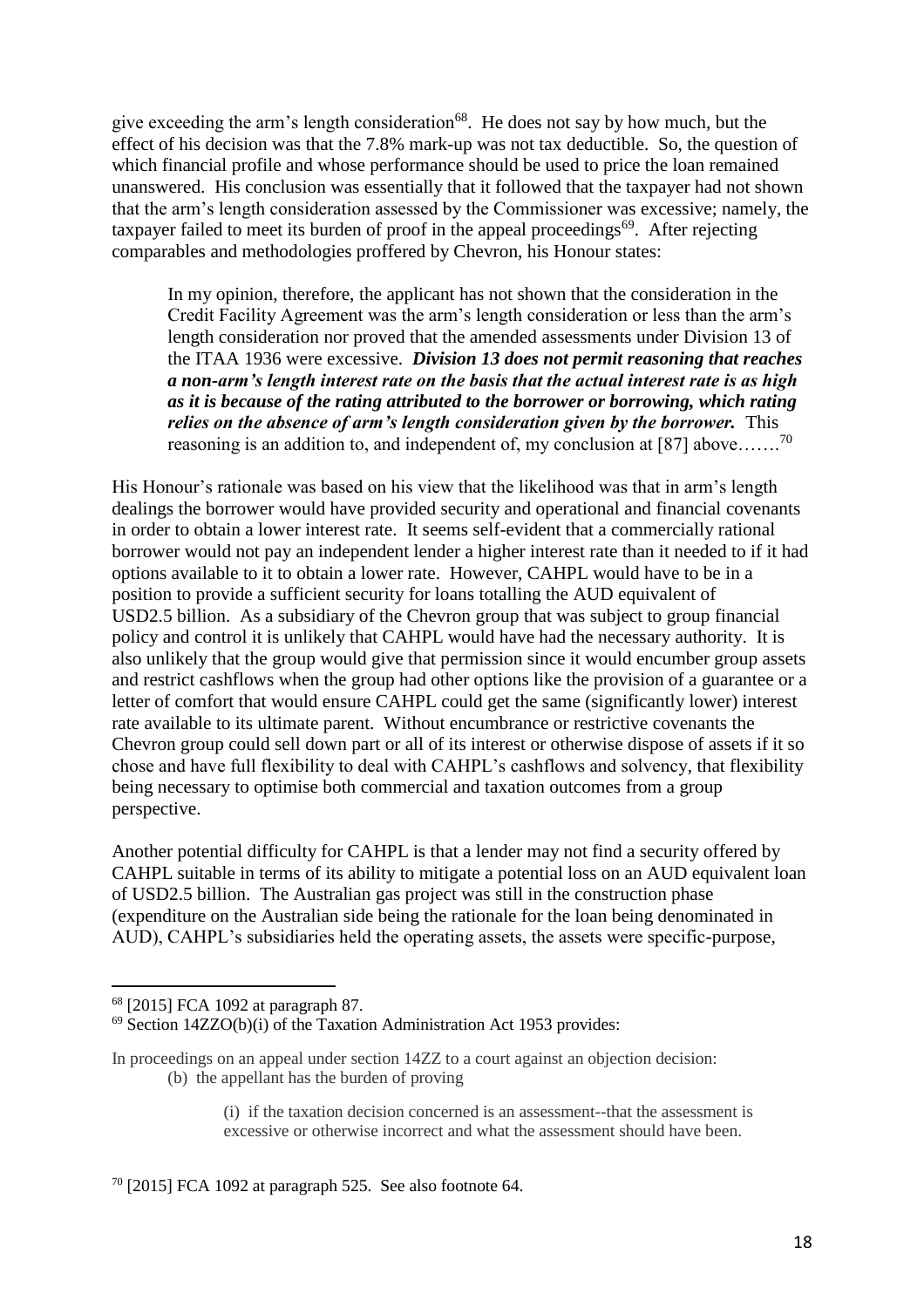remote area assets and their value to a large extent depended on the success of the gas production operations.

Robertson J took the view that "implicit support" that CAHPL might obtain from being a member of a much bigger multinational group may be generally relevant when assessing a borrower's credit rating<sup>71</sup>. However, he accepted the taxpayer's evidence and submission that, "in the absence of a legally binding parental guarantee, implicit credit support had very little, if any, impact on the pricing by a lender in the real world"<sup>72</sup>.

On the facts as found in the case one could make an even more fundamental point. The poor financial position of CAHPL and the need for ongoing financial support from the group is evident from the facts as found by his Honour. It needed funding support to meet its interest commitments. On appeal Pagone J observed that much of the evidence of two key witnesses presented by the taxpayer "was to the effect that a loan such as that obtained by CAHPL would not have been available to a hypothetical company with CAHPL's credit worthiness as a standalone company"<sup>73</sup>. Accordingly, it is more likely than not that an independent commercial lender would require security over and above what CAHPL itself could offer in order be persuaded to advance the AUD equivalent of USD2.5 billion for a five year or extended term, as well as being necessary to ensure the lowest cost of funding. When these aspects are taken into account it seems inevitable that an independent commercial lender to CAHPL would have required a parental guarantee, a view expressly put in argument by the Commissioner.

#### *The reasonable expectation test in the arm's length hypothetical*

The Full Court took a different approach to the notion of "arm's length comparability" implicit in the arm's length hypothetical. From the outset, however, it needs to be borne in mind that the Court was considering a scenario where it was not possible or practicable to exclude the taxpayer in the application of the arm's length hypothetical. In relation to Division 13 they expressed this in terms of: the reasonable expectation of behaviour that would reflect rational commercial behaviour in the environment of an arm's length transaction<sup>74</sup>; an evaluative prediction of events and transactions based on evidence and, where appropriate, admissible, probative and reliable expert opinion as to what might reasonably be expected if the actual agreement had been unaffected by the lack of independence and lack of arm's length dealing<sup>75</sup>. This approach if fundamentally different from an approach that seeks to financially engineer aspects of independent dealing in the market, however rare or extreme, to create a synthetic price in order to maximise the interest charge for a related party loan based on a hypothetical that would be unlikely to occur on those terms, conditions and in those contrived circumstances between independent parties dealing wholly independently with each other.

The reasonable expectation test also aligns with the arm's length hypothetical in Australia's tax treaties, though important differences in the way the arm's length test is framed in Subdivision 815-A relative to how it is framed in Division 13 need to be noted. First, the

<sup>71</sup> [2015] FCA 1092 at paragraph 605.

 $72$  [2015] FCA 1092 at paragraph 606.

<sup>73</sup> [2017] FCAFC 62 at paragraph 124.

<sup>74</sup> [2017] FCAFC 62 at paragraphs 46, 60 and 62 per Allsop CJ.

<sup>75</sup> [2017] FCAFC 62 at paragraphs 121 and 126 - 128 per Pagone J (with whom Allsop CJ and Perram J agreed).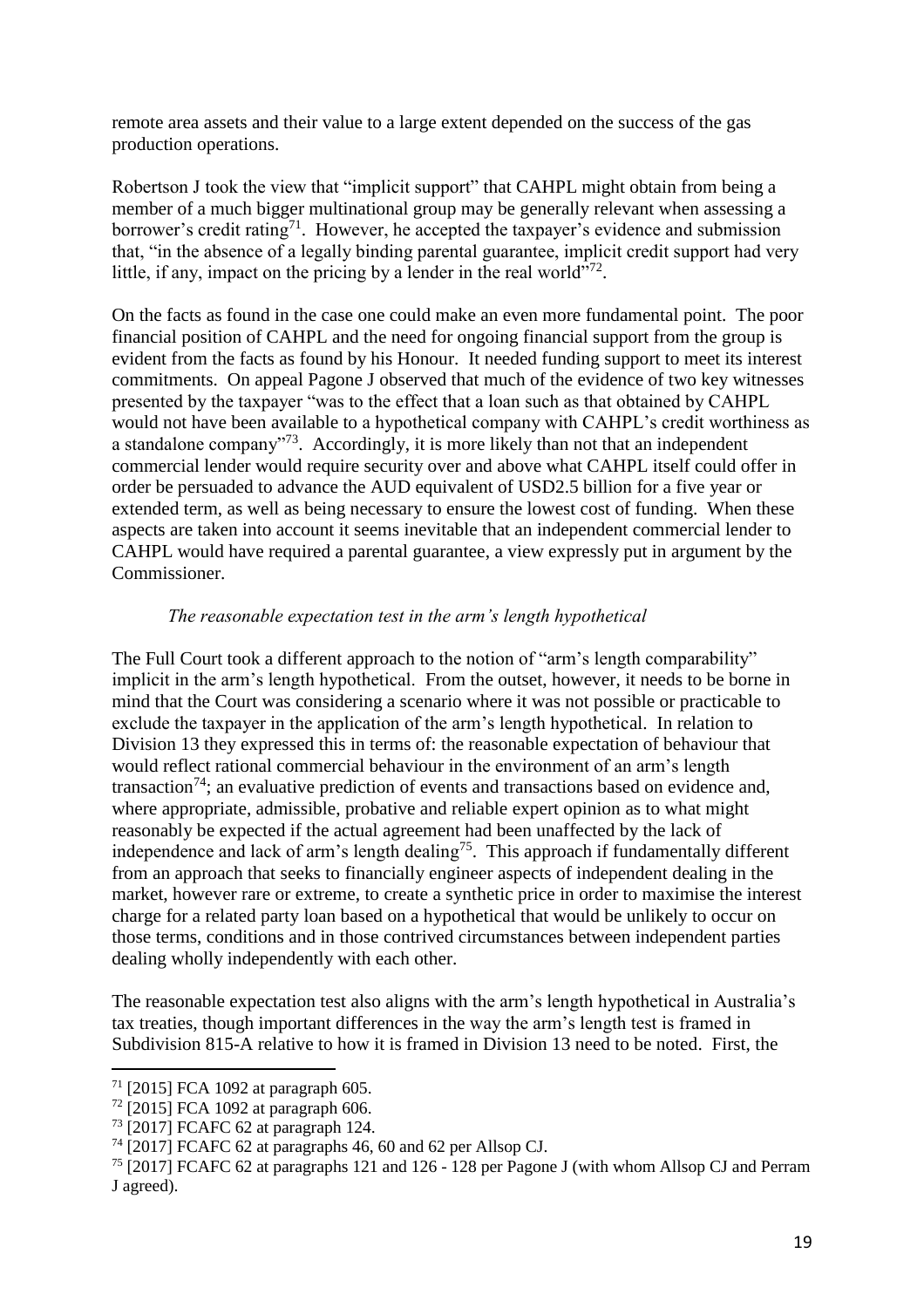Subdivision operates in parallel with Division 13 but prevents the possibility of double jeopardy<sup>76</sup>. By using the mechanism of incorporating the Associated Enterprises Articles of Australia's double tax conventions<sup>77</sup>, unlike Division 13, the Subdivision includes a common control test and a limitation to dealings between enterprises of countries that are parties to a double tax convention with Australia. In these respects, Division 13 has a potentially wider field of operation. For example, it can apply to dealings between Australia and tax havens and between independent parties that are not dealing at arm's length with one another. However, by focussing the conditions which operate between associated enterprises in their commercial or financial relations that differ from those that might be expected to operate between independent enterprises dealing wholly independently with one another, and have the effect that any profits which might be expected to accrue to one of the enterprises but by reason of those conditions did not so accrue, the Subdivision encompasses a much wider range of profit shifting strategies than the mispricing of goods and services supplied or acquired by an Australian taxpayer that is the scope of Division 13. For example, the mechanism used in subdivision 815-A is able to deal with cases of mispricing and those where the profit shifting problem is not one of pricing, or not merely one of pricing<sup>78</sup>. While noting the differences in scope, it bears repeating that there will be a range of cases where the provisions of Division 13 and Subdivision 815-A will each apply – as transpired in the *Chevron Australia Holdings Case*.

In applying the reasonable expectation test in relation to determining the arm's length consideration for property acquired Allsop CJ said,

…*it is paramount to recognise the fiscal and commercial context in which the provisions (and the provisions in Subdivision 815-A of the 1997 Act….) are operating"…..To begin and end with the words of the statute does not reflect a call to narrow textualism; it is the recognition that, ultimately, it is the words used by Parliament which frame the question of meaning, and which will provide the answer to that question of meaning. Context, however, is indispensable, whether as an explicit or implicit consideration.* It gives the place, the wholeness and the relational reality to the words; it helps prevent linear thinking and sometimes beguilingly simple and attractive logic with words driving meaning to unrealistic and impractical ends; and it helps ascribe meaning conformable with commonsense and convenient purpose gained from the relevant part of the statute as a whole, here Division  $13^{79}$ .

He went on to say:

 $\overline{a}$ 

The commercial character of the context of the Division means that the subject "international agreement" (as that phrase is defined in s136AC) will be of infinite variety and possible complexity. In each case, however, the focus of the Division is to bring a commercial reality based on an hypothesis of actors independent of each other to the viewing of a transaction (for the purpose of taxation) in circumstances where that commercial reality so based (for that fiscal purpose) has been distorted by

<sup>76</sup> See section 815-40 of the *Income Tax Assessment Act 1997*.

<sup>77</sup> Subsections 815-10(2) and 815-15(1) and (5) of the *Income Tax Assessment Act 1997*.

<sup>78</sup> [2015] FCA 1092 at paragraph 600 per Robertson J.

 $79$  [2017] FCAFC 62 at paragraph 3.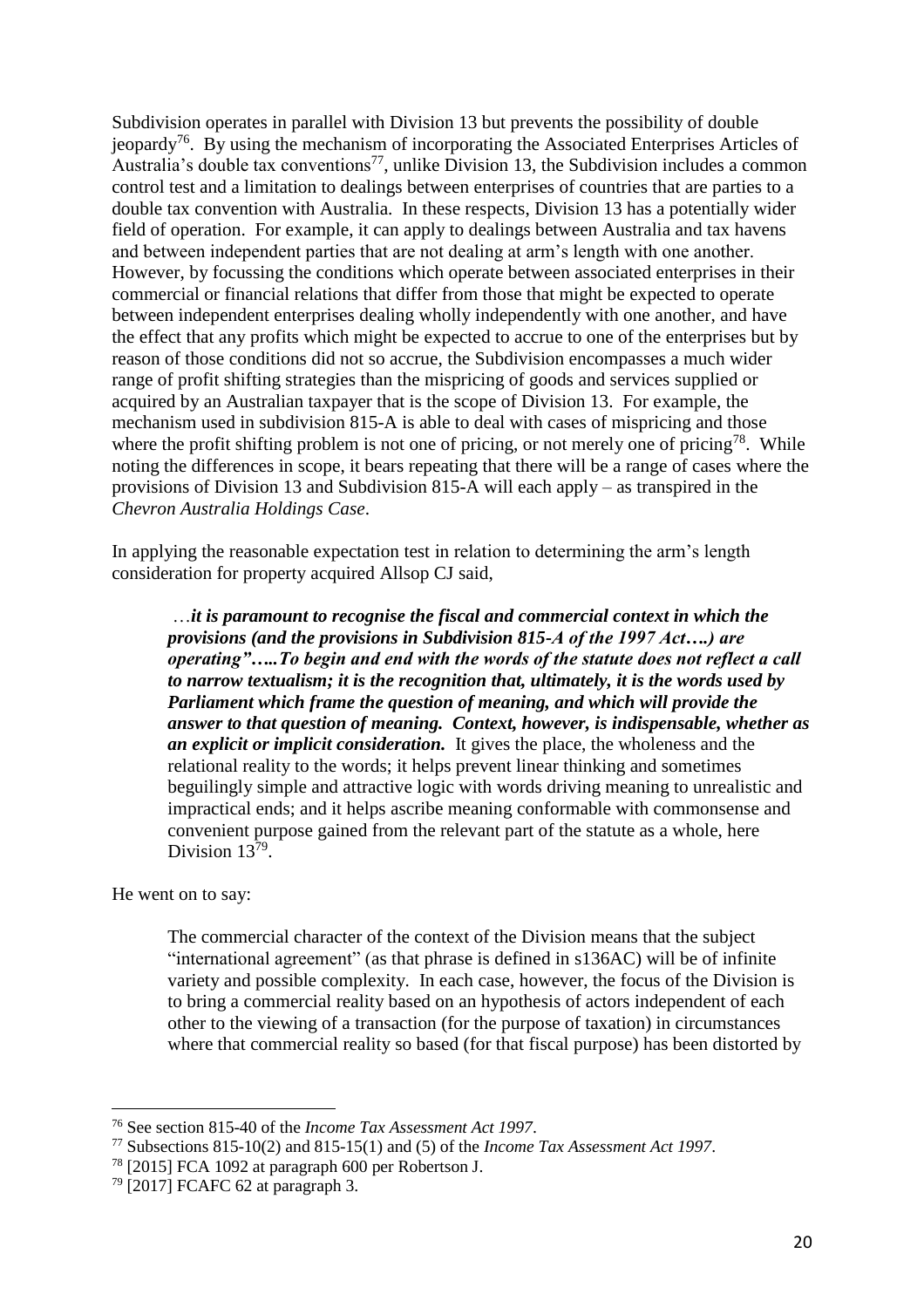considerations that can be described as a lack of relational independence or, to use metaphor, a lack of arm's length dealing between the parties to the transaction<sup>80</sup>.

Importantly, his Honour then explores the statutory purpose of Division 13. In his words:

That is the broad context and purpose of the Division – to bring a transaction, an international agreement, from a state influenced by considerations of lack of independence, to a state reflective of arm's length dealing, for the purposes of fitting the transaction within the taxpayer's affairs in that form consistent with commercial reality based on hypothesised independent dealing.

The words used by Parliament for this task, particularly those in ss136AA and 136AD, should therefore be given meaning and operation conformable with this purpose and conformably with the necessary flexibility of analysis that may be required in applying the statute to the infinite variety of circumstances of commercial life. The provisions should not be interpreted pedantically. $81$ 

His Honour then proceeded to analyse the tax effects of the related party arrangements put in place by the Chevron group, concluding that:

[O]perating income that would otherwise have been assessable income was transformed by the deduction for outbound interest and receipt of inbound nonassessable dividends, into non-assessable income <sup>82</sup>.

Allsop CJ then explores the terms of the loan arrangement between CFC and CAHPL, comparing and contrasting the protection an intra-group lender has (by virtue of the common control) with the type of financial or operational covenants by the borrower one might expect in a commercial loan made at arm's length. This market survey allows him to discern what is missing from the related party terms and conditions. He says:

There may be an infinite variety of such covenants, the presence or absence of which, at least as between arm's length parties, affects risk and thus price or monetary consideration. On the evidence here, their absence was not dictated by commercial or operational imperatives; rather their absence can be explained by the protection given to the lender by common control. Likewise the absence of security given by CAHPL or the absence of a parent company guarantee can be explained by a lack of commercial or legal capacity (the former) and intra-group choice (the latter)  $83$ .

His Honour then addresses the nature of process involved in applying the arm's length hypothetical:

…..the ultimate purpose is to determine the consideration that would have been given (that is implicitly, by the taxpayer) had there not been a lack of independence in the transaction. *How one comes to that assessment and the relationship between the posited arm's length dealing and what in fact occurred will depend on the* 

<sup>80</sup> [2017] FCAFC 62 at paragraph 4.

<sup>&</sup>lt;sup>81</sup> [2017] FCAFC 62 at paragraphs 4 and 5.

<sup>82</sup> [2017] FCAFC 62 at paragraph 19.

<sup>83</sup> [2017] FCAFC 62 at paragraph 38.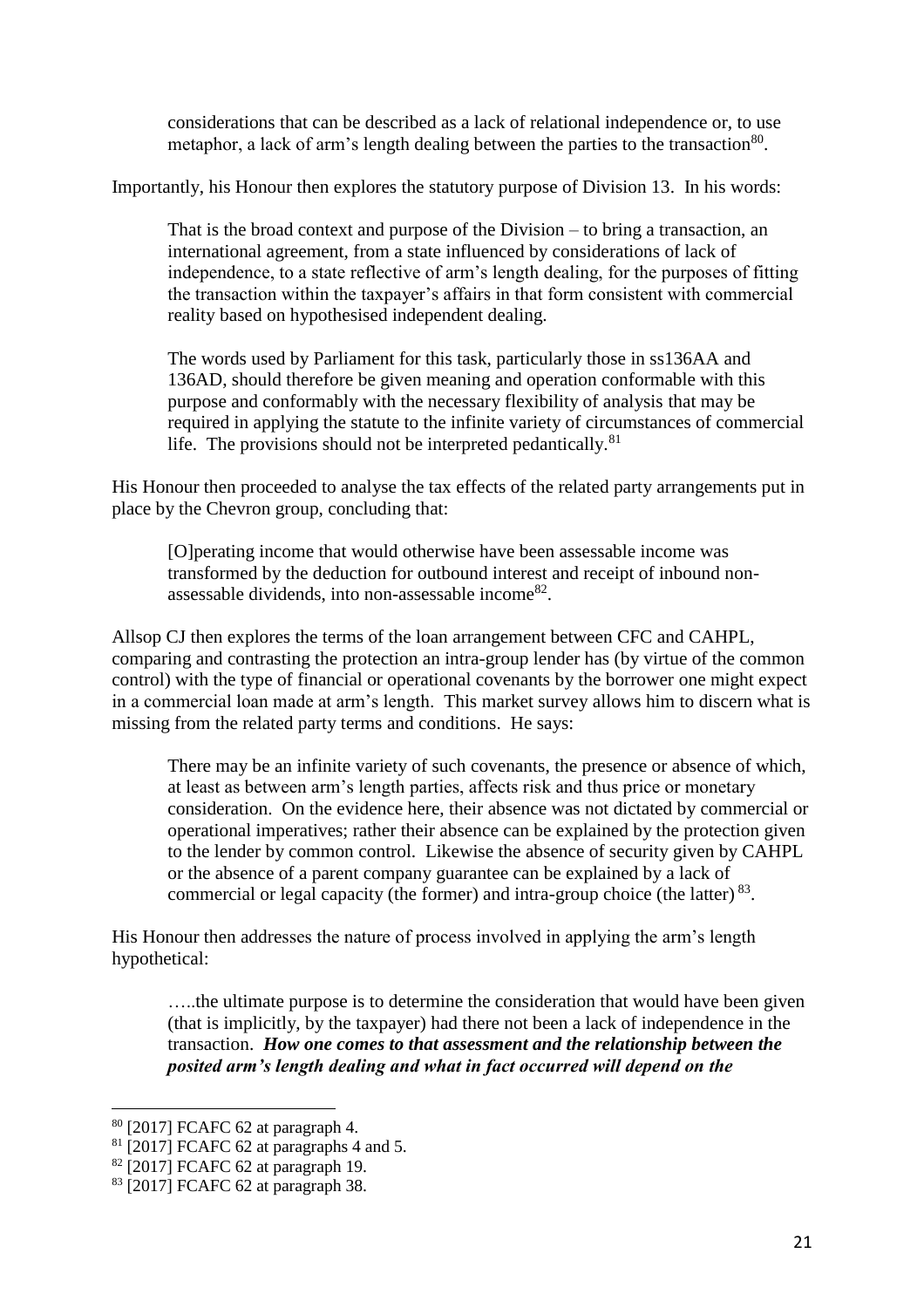#### *circumstances at hand, and a judgment as to the most appropriate, rational and commercially practical way of approaching the task consistently with the words of the statutory provision, on the evidence available*<sup>84</sup> *.*

…The independence hypothesis does not necessarily require the detachment of the taxpayer, as one of the independent parties, from the group which it inhabits or the elimination of all the commercial and financial attributes of the taxpayer being part of the circumstances that gave the commercial shape to the property the subject of the acquisition and that may be relevant to the consideration for the property<sup>85</sup>.

…the one fixed and rigid proposition is that the parties to the dealing are posited by s136AA(3)(d) must be independent from each other – mutually independent. It does not follow that the party in the position of the taxpayer in the real transaction (here the borrower) must be disassociated in the hypothesis from its place in the group for whose interests it was borrowing. I do not read *SNF* as requiring the utter disembodiment of both parties from the circumstances of reality if one is seeking to understand not what a market price is for goods was but the consideration that would be given for acquiring a characterised loan from an independent lender. The fundamental purpose of the hypothesis is to understand what the taxpayer CAHPL, or a person in the position of the taxpayer and in its commercial context would have given by way of consideration in an arm's length transaction<sup>86</sup>.

….*To a degree, the task required by s136AA(3)(d) necessitates [the depersonalisation of the agreement that was entered into] – it is an hypothesis; but that does not of its nature require the completed "depersonalisation" of the hypothesis from the structure of the facts and relationship present in the reality. The degree and extent of the depersonalisation will be dictated by what is appropriate to the task of determining an arm's length consideration – that is one that satisfactorily replaces what the taxpayer gave by what it should be taken to have given had it been independent of its counterparty*<sup>87</sup> *.*

….the statutory hypothesis in s136AA(3)(d) is one directed to a reasonable expectation as to what consideration would be given, implicitly by the party acquiring the property, that is the party in the position of the taxpayer. Whilst the property remains the same, what consideration would be given for it in the real world of independence may lead, depending on the evidence, to the reasonable expectation of different behaviour on the part of the person in the position of the taxpayer in relation to the giving of consideration for the property and of behaviour by another or others in relation to the dealing and which would reflect rational commercial behaviour in the environment of an arm's length transaction. Such behaviour may affect the terms of the hypothetical agreement in question to the extent that they can be seen as part of the consideration. <sup>88</sup>

<sup>84</sup> [2017] FCAFC 62 at paragraph 42.

<sup>85</sup> [2017] FCAFC 62 at paragraph 43.

<sup>86</sup> [2017] FCAFC 62 at paragraph 44.

<sup>87</sup> [2017] FCAFC 62 at paragraph 45.

<sup>88</sup> [2017] FCAFC 62 at paragraph 46.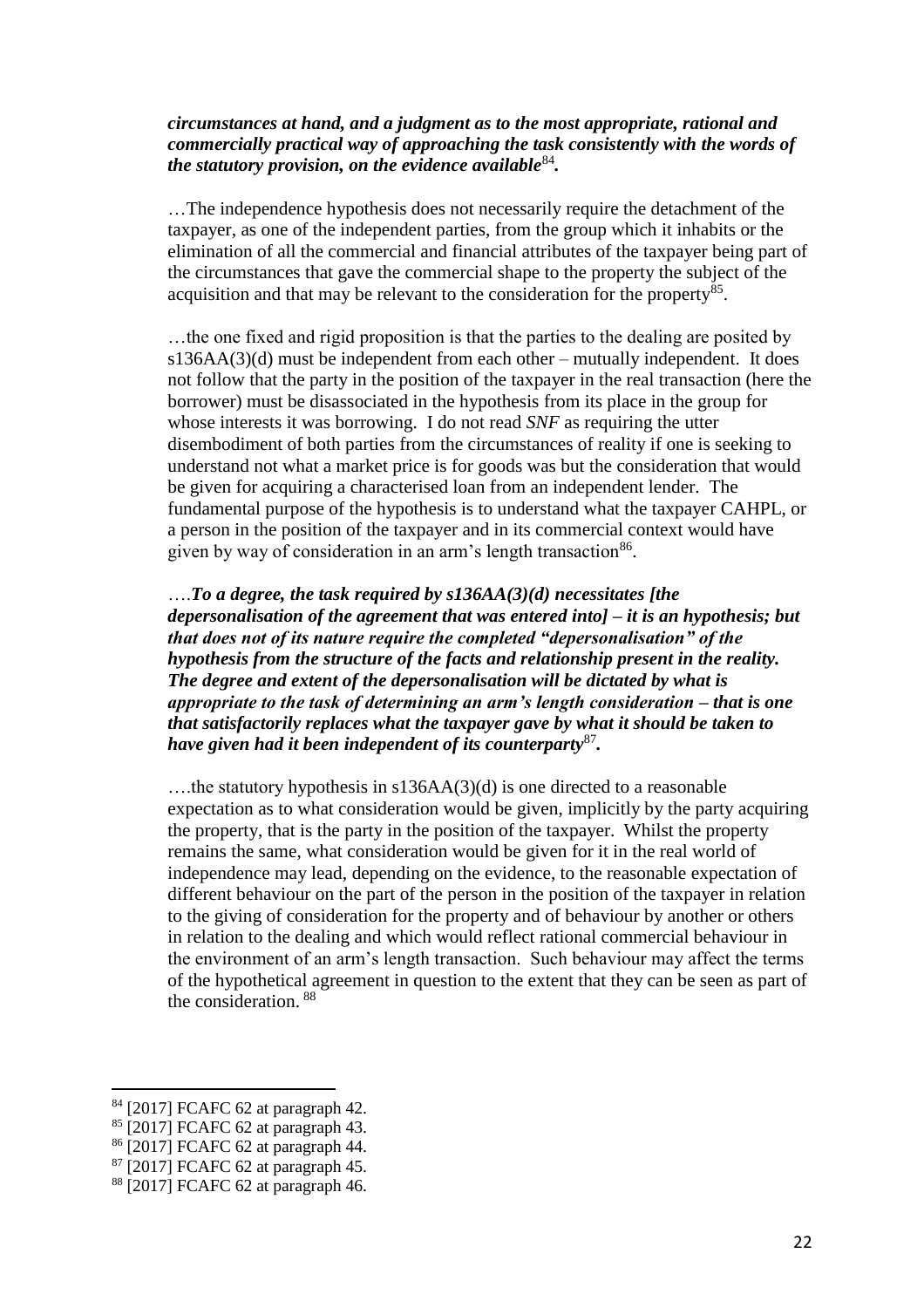….I do not see why the hypothesis for s136AA(3)(d) should not include a borrower in the position of CAHPL with its balance sheet in a group the parent of which is a company such as Chevron. Secondly, his Honour concluded that consideration in the nature of security or operational covenants would have been given. There may have been a question, on the evidence, whether CAHPL was in a position to give security. Certainly, on the evidence, the reasonable expectation wold be that Chevron or a company in Chevron's position would give a guarantee; and so security and any covenants given by CAHPL or the company in its position would be of no relevant consequence…. 89

….*What is the consideration that CAHPL or a borrower in its position might reasonably be expected to have given an independent lender if it had sought to borrow AUD2.5 billion for five years? The answer to this question is to be found in the evidence. Here the borrower in the independence hypothesis is a company in the position of CAHPL. It is part of a group the policy of the parent of which was to borrow externally at the lowest rate possible. Further, it was usual commercial policy of the parent of the group for a parent company guarantee to be provided by it (the parent) for external borrowings by subsidiaries. In those circumstances, the consideration that might reasonably be expected to be given by a company in the position of the taxpayer CAHPL would be an interest rate hypothesised on the giving of a guarantee of CAHPL's obligations to the lender by a parent such as Chevron.*<sup>90</sup>

…Part of the assessment of what consideration is reasonably to be expected to be given are the facts that are likely or reasonably to be expected to attend such a transaction with an independent third party. If the evidence reveals (as it did here) that the borrower is part of a group that has a policy to borrow externally at the lowest cost and that has a policy that the parent will generally provide a third party guarantee for a subsidiary that is borrowing externally, there is no reason to ignore those essential facts in order to assess the hypothetical consideration to be given.<sup>91</sup>

Further insights into the reasonable expectation test embodied in the arm's length hypothetical can be gleaned from the judgment of Pagone J, with whom Allsop CJ and Perram J agreed. His Honour's reasoning is reflected in the following passages from his judgment:

*The comparison required to be undertaken by s136AD(3) is of the consideration for the property actually acquired with the arm's length consideration (as defined) of a hypothetical agreement. ……Care must be taken in that task not to lose sight of the objective of Division 13, and the assumption upon which its application is based, namely that there is something able to be compared. ….The model upon which s136AD(3) is based presupposes, in other words, that there exists a comparable agreement able to be compared with the actual agreement under which the consideration for comparable agreement was not affected (a) by the parties not being independent from each other and (b) by not having dealt with each other at* 

<sup>89</sup> [2017] FCAFC 62 at paragraph 60.

<sup>&</sup>lt;sup>90</sup> [2017] FCAFC 62 at paragraph 62.

 $91$  [2017] FCAFC 62 at paragraph 63.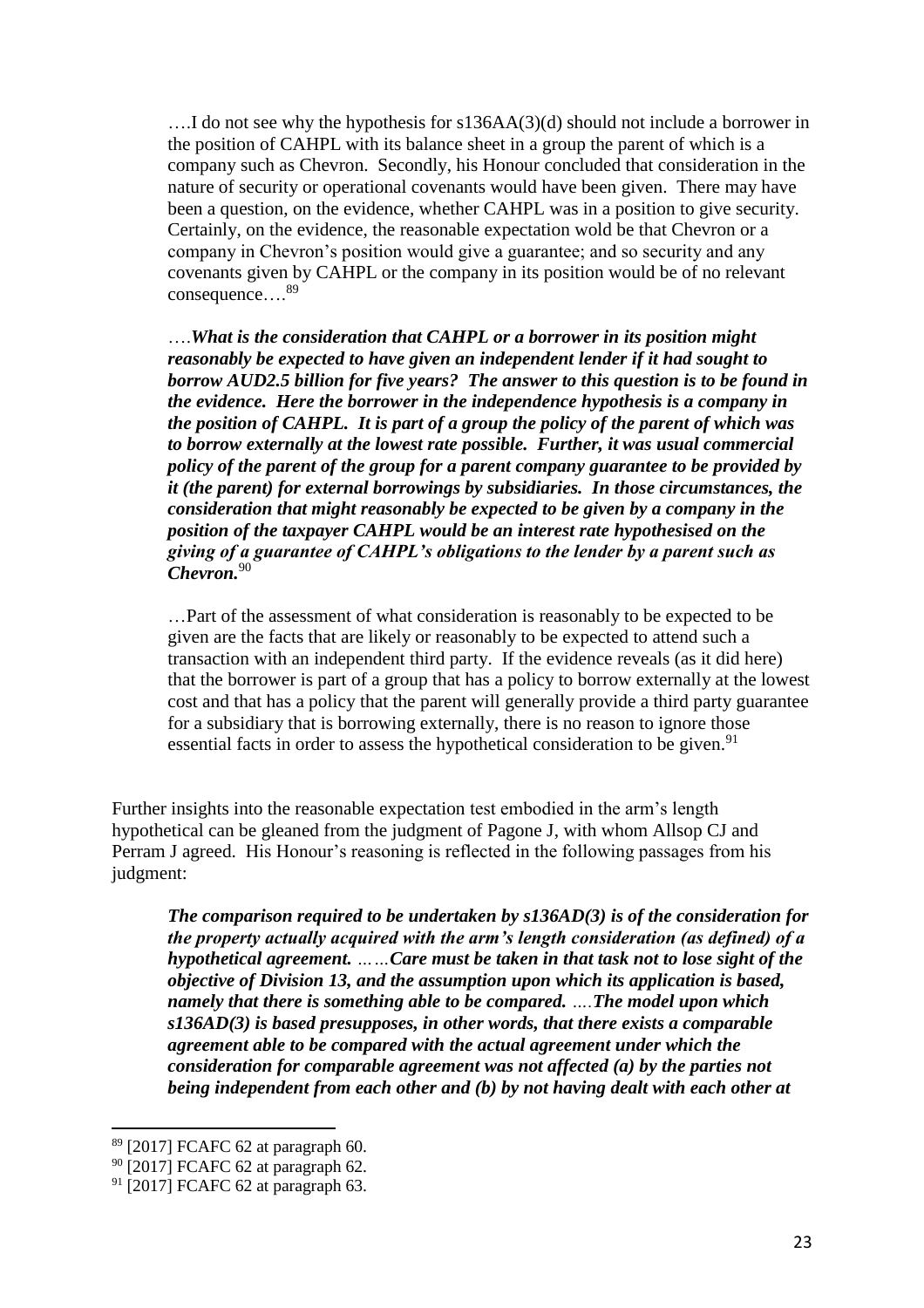*arm's length in respect of the acquisition. The hypothetical agreement contemplated by the definition of arm's length consideration in s13AA(3)(d) does not compel one of the parties necessarily to be the taxpayer* (see *Federal Commissioner of Taxation v SNF (Australia) Pty Ltd* (2011) 193 FCR 149 [9], [97]-  $[102]$ ).<sup>92</sup>

Section 136AD(3), unlike s136AD(4), presupposes, and can only operate, where it is possible and practical to ascertain an arm's length consideration for the supply or acquisition in question. Accordingly, s136AD(3) may not apply to some non-arm's length supplies or acquisitions. It is, of course, neither necessary nor desirable to express a concluded view about the matter, but may be helpful to note that it is not difficult to imagine property (such as, perhaps, a license to use certain intellectual property rights, internally generated know how or central management corporate services or finance) to which s136AD(3) might not, but to which s136AD(4) might apply. *The significance in the difference between the operation of s136AD(3) and s136AD(4), however, lies in the role in the former of the assumption that there is an arm's length consideration objectively able to be ascertained for the acquisition of the property in question. Central to the application of s136AD(3) is, therefore, the factual ascertainment of an arm's length consideration by reference to the standard of reasonable expectation upon a hypothesis of an agreement made between them as independent parties dealing at arm's length.<sup>93</sup>*

*…. On CAHPL's construction [of the definition of arm's length consideration] it was submitted that the application of s136AD(3) required pricing a hypothetical loan which a hypothetical CAHPL could obtain from a hypothetical independent party on the assumption that the hypothetical CAHPL had the attributes of the actual CAHPL but was otherwise independent. However, to apply s136AD(3) in that way, would be unrealistic and contrary to its purpose.<sup>94</sup>*

…..The arm's length consideration to be ascertained for the purposes of s 136AD(3) is to be determined by reference to the two criteria found in s  $136AA(3)(d)$ ; namely, (a) that the arm's length consideration meets the objective standard of being that which might reasonably be expected in relation to the acquisition, and (b) that the standard of reasonable expectation be determined upon the hypothetical basis that the property had been acquired under an agreement in which the parties were independent and were dealing at arm's length with each other in relation to the acquisition. *The focus of the inquiry called for by these provisions is an alternative agreement from the one actually entered into where the alternative agreement was made by the parties upon the assumptions that they were independent and dealing at arm's length. ….The provisions do not require the construction of an abstract hypothetical agreement between abstract independent parties. The hypothesis in the definition of arm's length dealing is of an agreement which was not affected by the lack of independence and the lack of arm's length dealing. The task of ascertaining the arm's length consideration is, therefore, fundamentally a factual inquiry into*

<sup>92</sup> [2017] FCAFC 62 at paragraph 119.

<sup>93</sup> [2017] FCAFC 62 at paragraph 121.

<sup>&</sup>lt;sup>94</sup> [2017] FCAFC 62 at paragraph 125.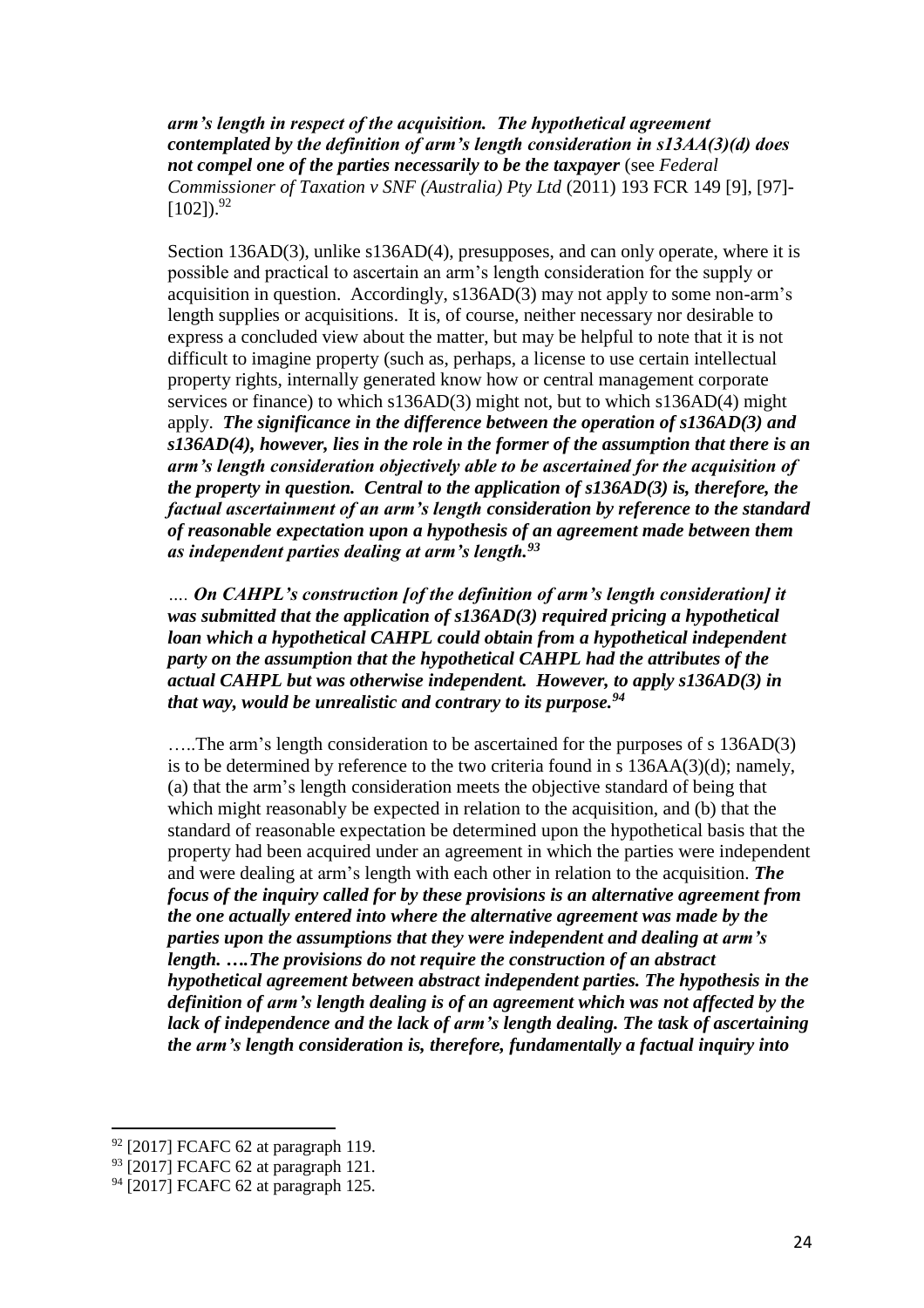*what might reasonably be expected if the actual agreement had been unaffected by the lack of independence and the lack of arm's length dealing.***<sup>95</sup>**

*The standard of reasonable expectation found in the words "might reasonably be expected" in s 136AA(3)(d) calls for a prediction based upon evidence. In Federal Commissioner of Taxation v Peabody (1994) 181 CLR 359 the High Court said at 385:*

> *A reasonable expectation requires more than a possibility. It involves a prediction as to events which would have taken place if the relevant scheme had not been entered into or carried out and the prediction must be sufficiently reliable for it to be regarded as reasonable.*

*The prediction contemplated by Division 13, like that contemplated by s 177C of the 1936 Act, involves an evaluative prediction of events and transactions that did not take place but the prediction must be based upon evidence and, where appropriate, upon admissible, probative and reliable expert opinion*: see *Federal Commissioner of Taxation v Futuris Corporation Ltd* (2012) 205 FCR 274 at [79]-[81]; see also *Peabody v Commissioner of Taxation* (1993) 40 FCR 531, [39] (Hill J).<sup>96</sup>

*The need to posit a hypothetical acquisition under an agreement for the purpose of evaluating it by reference to the standard of reasonable expectation requires a consideration of the evidence to determine a reliably comparable agreement to that which was actually entered into.* That, as his Honour said at [499] required the hypothetical to remain close to the actual loan. *The function of the hypothesis is to identify a reliable substitute consideration for the actual consideration which was given or agreed to be given, and the reliability of the substitute consideration depends upon the hypothetical agreement being sufficiently like the actual agreement.*….*The characteristics of the purchaser must be such as meaningfully to inform an inquiry into whether the consideration actually given under the agreement exceeded the arm's length consideration under the hypothetical agreement; or, to use the words of the learned trial judge at [80], in the hypothesis the independent parties are to have the characteristics relevant to the pricing of the loan "to enable the hypothesis to work". The actual characteristics of the taxpayer must, therefore, ordinarily serve as the basis in the comparable agreement. That does not mean that all of the taxpayer's characteristics are necessarily to be taken into account.* The decision in *SNF* is an illustration of a feature of the taxpayer (namely that of having a history of incurring losses) being held not to be relevant to determining the arm's length price of an arm's length acquisition. In some cases the consideration that might reasonably be expected to be given in an agreement in which the parties were independent and dealing at arm's length may be found in comparable dealings in an open market. *What may readily be ascertained as the consideration in an open market for the property in question may supply the answer to the question but in each case the inquiry called for is a factual inquiry into the consideration that might reasonably be expected to be given in an agreement which did not lack independence between the parties and in which they dealt with each other at arm's length*. 97

<sup>95 [2017]</sup> FCAFC 62 at paragraph 126.

<sup>96</sup> [2017] FCAFC 62 at paragraph 127.

 $97$  [2017] FCAFC 62 at paragraph 128.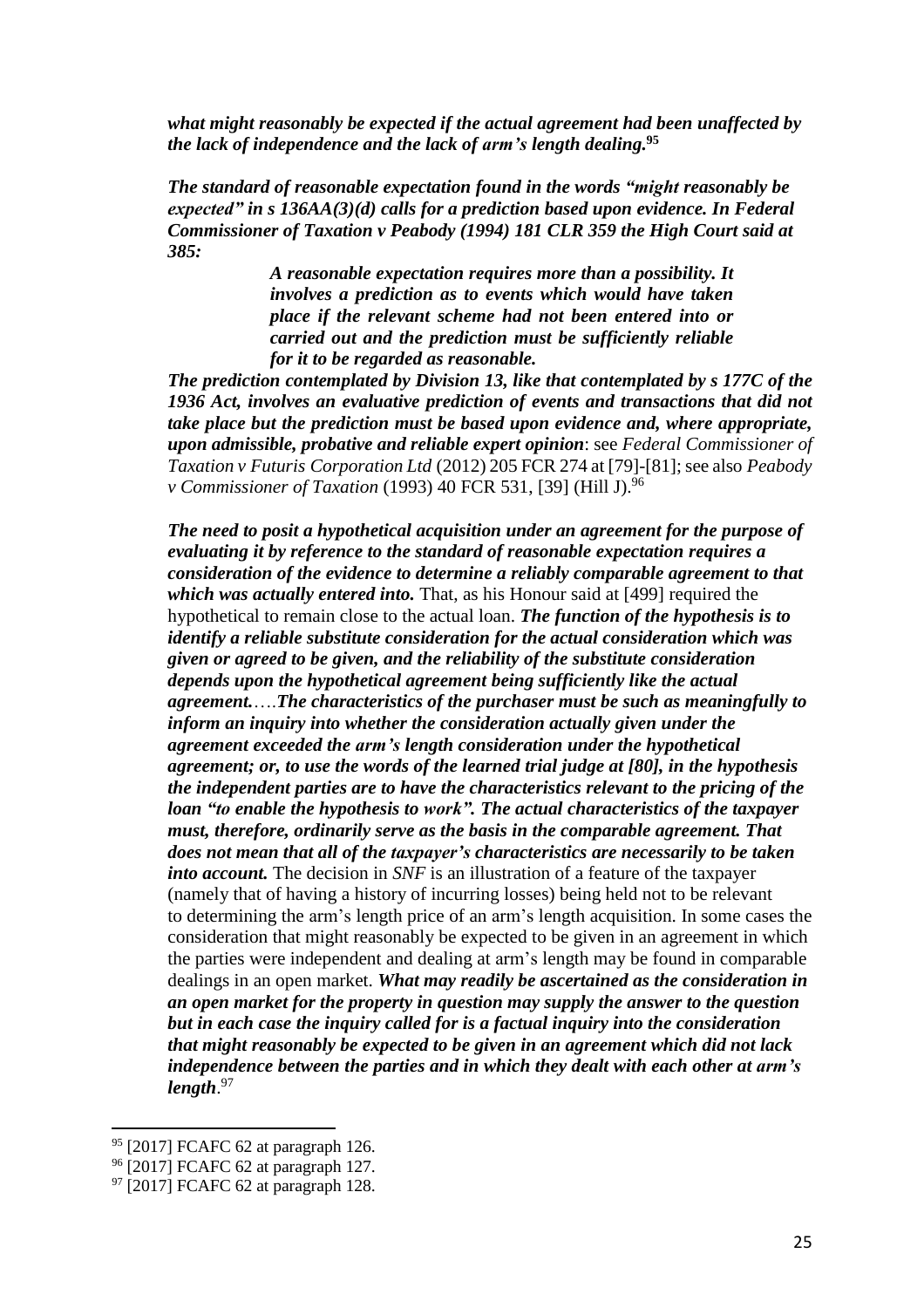….In each case the focus of inquiry must be to identify a reliable comparable agreement to the actual agreement by the actual taxpayer for the legislative assumption to have meaningful operation. *The provisions of Division 13 are intended to operate in the context of real world alternative reasonable expectations of agreements between parties and not in artificial constructs.* The comparable agreement may, therefore, usually assume an acquisition by the taxpayer of the property actually acquired under an agreement having the characteristics of the agreement as entered into but otherwise hypothesised to be between them as independent parties dealing with each other at arm's length in relation to that acquisition…. 98

*The prediction of what might reasonably be expected is not to be undertaken upon the hypothesis submitted on behalf of CAHPL that it was not a member of the Chevron group or, in the language sometimes used in this context, as if it were an orphan. To do so would distort the application of Division 13 and fundamentally undermine its purpose of substituting as a comparable a real world arm's length consideration that consideration which could predictably have been agreed between them on the hypothesis that they had been independent and dealing at arm's length. The ultimate object of the task required by Division 13 is to ensure that what is deemed as the consideration by s 136AD(3) is the reliably predicted amount which CAHPL might reasonably be expected to give or to have given by way of consideration rather than a hypothetical consideration without reliable foundation in the facts or reality of the circumstances of the taxpayer in question.* That, if it be relevant, is consistent with the OECD Transfer Pricing Guidelines for Multinational Enterprises and Tax Administrations: see I [1.20], [1.27] and  $[1.31]$ .<sup>99</sup>

In this case the property to be considered in the hypothetical agreement was a loan of US\$2.5 billion for a term of years. What CAHPL obtained were the rights, benefits, privileges and facilities of a loan of US\$2.5 billion in accordance with the Credit Facility Agreement for a number of years for a consideration which did not require it to give security. His Honour found at [87] that an independent borrower like CAHPL dealing at arm's length would have given security and operational and financial covenants to acquire the loan obtained by CAHPL……..There is no reason to depart from that conclusion. It is not to the point that CAHPL, if it were a standalone company, had a risk rating on a scale approximately equal to BB+ loans. It can be accepted, as was submitted for CAHPL, that its credit profile was critical to the pricing of loans available in the market in question but *the credit profile of the "hypothetical CAHPL" is not the inquiry required by s 136AD(3). The inquiry was not to determine the price of a loan which CAHPL obtained from CFC, nor to price a loan like that loan which CAHPL (with its credit worthiness) might have been able to obtain, as an independent arm's length party to such a loan, but to make a prediction about what might reasonably be expected to be given or agreed to be given under a hypothetical agreement if the parties had been independent and were dealing at arm's length in relation to the acquisition.<sup>100</sup>*

<sup>98</sup> [2017] FCAFC 62 at paragraph 129.

<sup>&</sup>lt;sup>99</sup> [2017] FCAFC 62 at paragraph 130.

 $100$  [2017] FCAFC 62 at paragraph 131.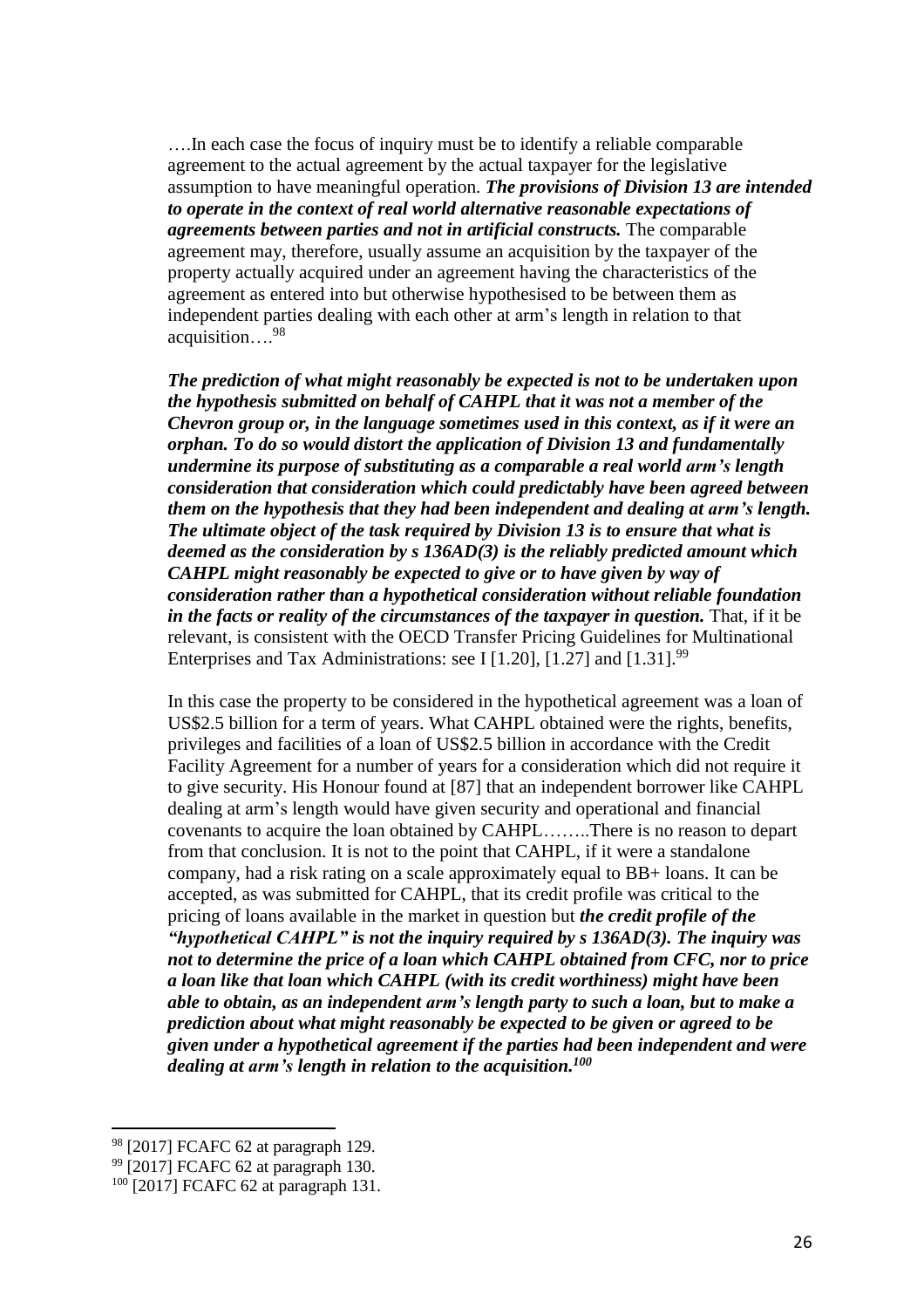The evidence before, and found by, his Honour amply supported his Honour's prediction of the reasonable expectation of a borrowing by CAHPL being supported by security. Its subsidiary, CFC, had borrowed on the market by issuing its commercial paper with a guarantee from its ultimate American parent. *It was Chevron policy that CVX in California ultimately decided all matters concerning internal restructures including the extent to which subsidiaries were financed by debt or equity. The policies of Chevron were that no external financing could take place unless Treasury or CVX, or another department of CVX, approved of the borrowing. An objective of the group was to obtain the lowest cost of funding to the group for external borrowing.<sup>101</sup>*

*An alternative submission made by CAHPL, however, does have some force. The alternative submission was that the hypothetical acquisition would need to assume that CAHPL had paid a fee to its parent for the provision of security on the hypothetical loan.* CFC actually raised funds in this case through a commercial paper program with the benefit of a guarantee from its ultimate United States parent which had a AA credit rating. CAHPL did not enjoy that credit rating and could not have borrowed US\$2.5 billion on comparable terms to its parent without a guarantee supported by its parent. CFC did not pay a fee to the ultimate United States parent for the benefit of the guarantee but there is force in the proposition that a cross-border guarantee by the United States parent for the benefit of its Australian subsidiary to raise funds in the United States market with the benefit of a guarantee from the United States parent might have attracted a fee from CAHPL to CVX. The OECD guidelines contemplate that a cross-border guarantee by a parent to a subsidiary may require the payment of an arm's length guarantee fee. The payment of such a fee might not be part of the consideration payable by CAHPL to the lender but the meaning given to "arm's length consideration" in s 136AA(3)(d) is not confined to the consideration moving only between the parties to the transaction. *What may constitute "consideration" for the hypothetical in s 136AD(3) (as defined by s 136AA(3)(d)) is not to be construed narrowly and includes that given by the acquiring party so as to move the agreement whether that be in money or in money's worth*: *Archibald Howie Pty Ltd v Commissioner of Stamp Duties (NSW)* (1948) 77 CLR 143 at 152; *Chief Commissioner of State Revenue v Dick Smith Electronics Holdings Pty Ltd* (2005) 221 CLR 496 at [71]-[72]; *Commissioner of State Revenue (Vic) v Lend Lease Development Pty Ltd* (2014) 254 CLR 142 at [43], [49]-[51]. *The definition is broad enough to encompass all consideration relevantly given by the party receiving the property in respect of the acquisition whether paid to the transferor of the property or to a third party such as, in this case, hypothetically to the parent company upon the hypothesis of the payment of a fee. In this case, however, there was insufficient evidence on the case as conducted to warrant the conclusion that a fee might reasonably have been expected to have been paid by CAHPL as part of the consideration that CAHPL might give in respect of the hypothetical loan.<sup>102</sup>*

[Emphasis added.]

Pagone J also saw the application of Subdivision 815-A as involving "a factual enquiry to determine the amount of profits which have accrued and a prediction about what might have

<sup>&</sup>lt;sup>101</sup> [2017] FCAFC 62 at paragraph 132.

 $102$  [2017] FCAFC 62 at paragraph 133.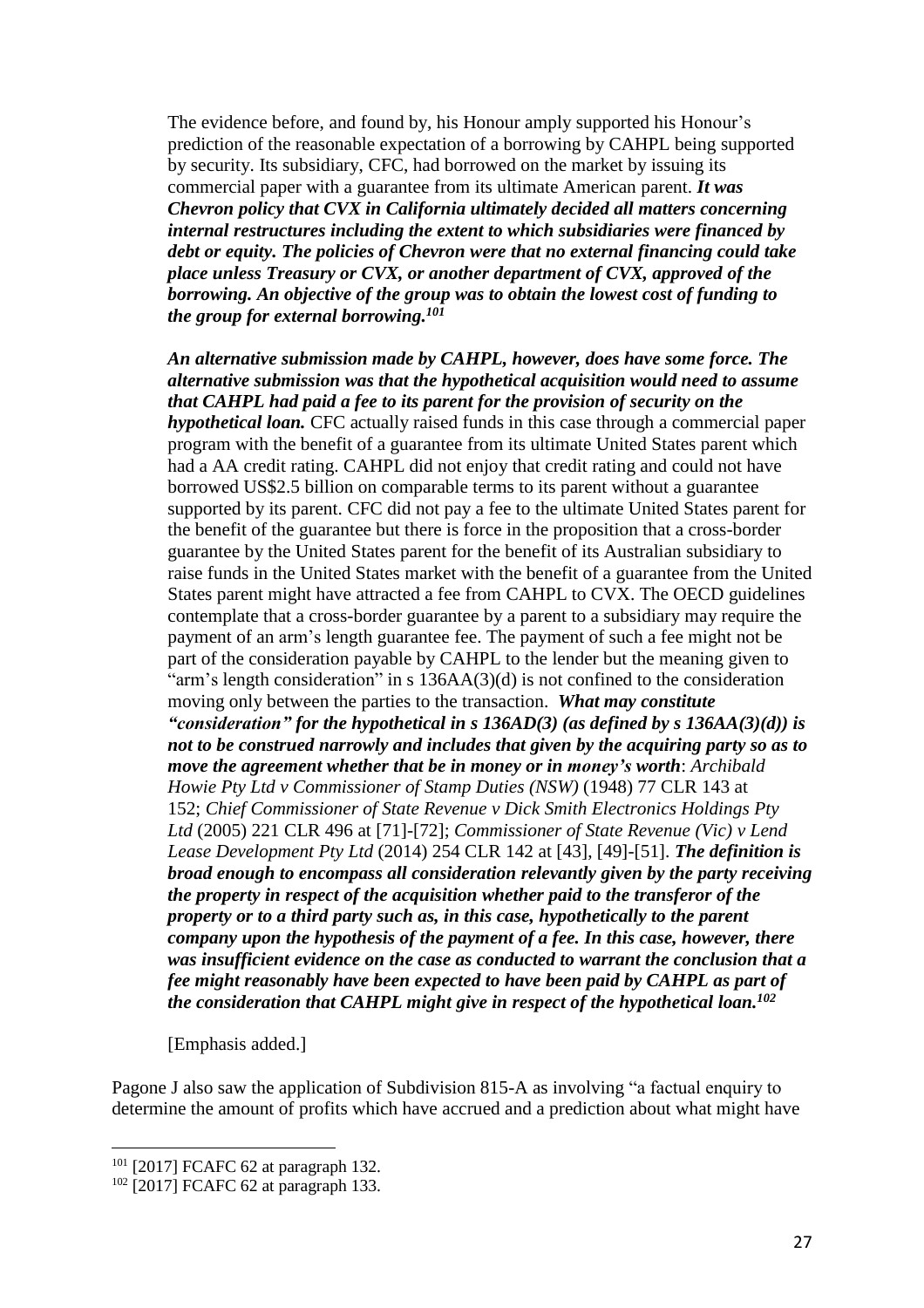been expected to accrue but for [the non-arm's length conditions]" <sup>103</sup>. His Honour went on to say that,

….The comparison which Article 9 required to be undertaken is akin to that contemplated by Division 13. The object was to determine whether conditions actually prevailing between the relevant enterprises differed from those which might be expected to operate if they had been independent and had been dealing wholly independently with each other. The hypothetical in that exercise is undertaken for the purpose of determining whether the dealing which actually occurred might have been expected to occur on different terms. That will generally require that the parties in the hypothetical will generally have the characteristics and attributes of the actual enterprises in question. *The comparison required by Article 9 is expected to be undertaken in a practical business setting of potential transactions able to be entered into and which are to be used as a basis for a reliable hypothesis upon probative material*…. 104

[Emphasis added.]

#### *Conclusions*

The analytical approaches adopted by Allsop CJ and Pagone J have underlined the centrality of the reasonable expectation test in transfer pricing analysis, both in relation to Division 13 and Subdivision 815-A, noting however that Division 13 is cast in terms of the arm's length consideration, while Subdivision 815-A is drafted in terms of profits being understated relative to what would have occurred under arm's length conditions. Their approaches frame the transfer pricing analysis in fairly broad terms that encompass the relevant aspects of the group's business model, financial strategy, treasury processes, commercial and operational imperatives and open market practice as essential elements to be weighed in reaching the prediction required by the arm's length hypothetical. It may be that where the transfer pricing issue is confined to the purchase price of goods or services there is a market for the particular good or service and a market analysis can be undertaken to establish an arm's length price or prices, as transpired in the *SNF (Australia) Case*. In such cases the price (or range of prices) established by such a process can be reliably accepted as arm's length where transactions are sufficiently comparable and are unaffected by non-arm's length conditions. Nevertheless, it seems inherent in the reasonable expectation test that the options realistically available within the arm's length hypothetical need to be explored within the context of how the group as a whole directs, guides and coordinates its business operations and its dealings with outside parties. The Full Court contrasted this with the way that dealings that were purely internal to the group and under its full control were actually carried out, taking account of the tax consequences that flowed from the internal structures and processes relative to the tax consequences that flowed when the statutory purposes of Division 13 and Subdivision 815-A are properly applied. The analyses reflect the implicit expectation in these statutory tests that independent parties dealing at arm's length would deal with each other in a commercially rational manner that would seek to protect and enhance their profits. In the *Chevron Australia Holdings Case* this was aligned with keeping group costs to a minimum in order to optimise overall profitability. It was the weighing of these various

<sup>103</sup> [2017] FCAFC 62 at paragraph 145.

<sup>&</sup>lt;sup>104</sup> [2017] FCAFC 62 at paragraph 156.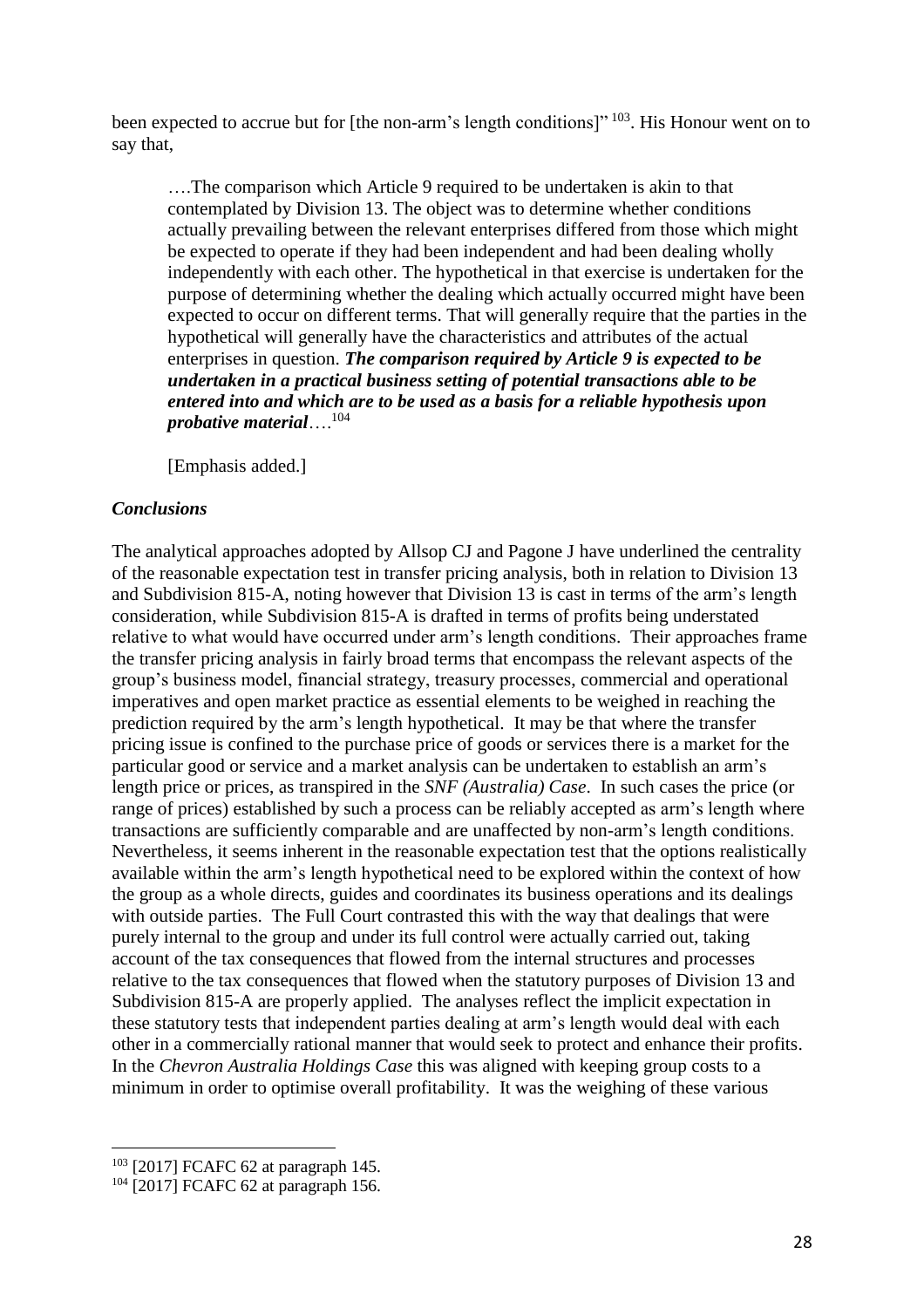considerations that led the Full Court to its prediction of what would happen if the impugned internal funding arrangements were conducted at arm's length.

The analytical approach adopted by the Full Court in applying the reasonable expectation test has clear implications for the type of evidence needed to support the predictions required by Division 13 and Subdivision 815-A (and Subdivision 815-B going forward) in their respective formulations of the arm's length hypothetical. The *Chevron Australia Holdings Case* shows that this evidence may be in relation to how the group as a whole deals with external parties in the conduct of its business, the commercial and operational imperatives it faces, and the results in terms of profits and prices it achieves through its established processes for dealings with external parties relative to the outcomes its achieves in its internal dealings. In other cases it may involve establishing the prices in the market for truly comparable dealings between independent parties for the supply or acquisition of goods or services, as happened in the *SNF (Australia) Case* and was relevant in the *Chevron Australia Holdings Case* in terms of establishing Chevron's real world cost of funds, subject to the possible caveat that the real transfer pricing issue was not argued in the *SNF (Australia) Case*. Those decisions reinforce the reality that there is no single approach to the construction of the different arm's length hypotheticals dictated by Division 13 and Subdivision 815-A (or Subdivision 815-B), but that the appropriate approach will depend on the true nature of the transfer pricing issue, the terms and mechanics of the particular statutory provisions being applied and the facts and circumstances of the particular case.

That said, the Full Court decision in the *Chevron Australia Holdings Case* is a watershed in transfer pricing practice in relation to multinational group funding strategies. The decision will have international significance because it forecloses strategies that are based on artificially increasing the funding costs of a subsidiary above the group's real world cost of funds. The decision raises questions as to what, if any, margin is appropriate for a parent company to charge on debt funding multinational groups provide to their subsidiaries.

The decision also appears to have implications for international tax planning strategies in relation to corporate financing that seek to compartmentalise transactions in a way that divorces them from their commercial or group context. This will be particularly relevant to the use of parental guarantees.

While his Honour was not required to make a finding in relation to a possible allowance for a guarantee fee, Pagone J's judgment, citing the OECD position, leaves open the possibility of such charges in relation to the provision of parental guarantees should a case be able to be made out.<sup>105</sup> The impact of parental guarantees in most cases in optimising the financial strength of the group as a whole, by in effect endowing a subsidiary with the parent company's financial profile, can readily be acknowledged; as can their tripartite nature. The difficult part is determining what, if any, charge could be appropriately levied on a group subsidiary in cases where its parent provides a guarantee, given the integrated, interdependent and synergistic way in which group financing and capital management is conducted.

<sup>&</sup>lt;sup>105</sup> [2017] FCAFC 62 at paragraph 133. The OECD guidance referred to appears to be that contained in paragraph 7.13 of the 2010 Transfer Pricing Guidelines. Some of the difficulties with intra-group guarantees were discussed in 2017 Journal of Australian Taxation, Volume 19 No 3 at pages 62-64, 73-75 and 109. See also the further discussion below.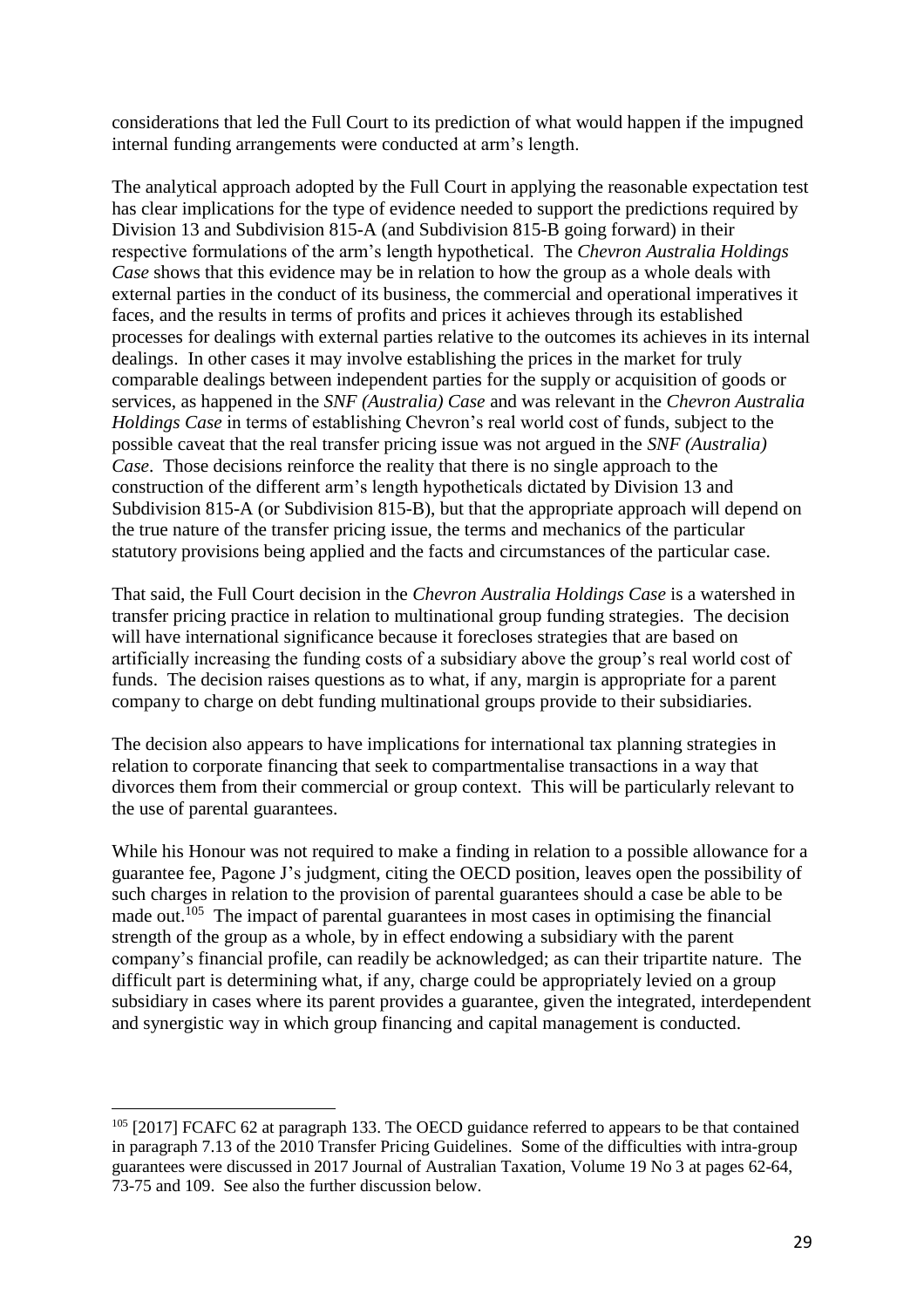It would be reasonable to expect that multinational groups and their advisers will now consider whether guarantee fees are able to be charged under the approach of the Full Court in the *Chevron Australia Holdings Case* to the application of the arm's length principle*.* There are similarities in market practice for determining the availability and pricing of guarantees and of loans. Guarantee fees in arm's length dealings are based on the benefit in lower interest rates that the borrower obtains from the ensuing credit enhancement. Complex issues can arise from the fact that guarantees can be used to support thinly and undercapitalised subsidiaries that would not be viable on a stand-alone basis, but have been established and maintained on that basis to optimise financial and fiscal outcomes on a whole of group basis. In such cases subsidiary funding, liquidity and financial risk management fall within the group's overall treasury and financing framework. It does not seem possible or appropriate that a weak capital structure imposed on a subsidiary by its parent in order to optimise business outcomes at a group level is used as a basis for calculating a guarantee fee that is capable of aligning with the arm's length hypothetical<sup>106</sup>. In any event, the funding strategy is inextricably linked to the business operations and assets, both at the group and subsidiary levels; it does not make sense from a transfer pricing perspective to examine an aspect of corporate financing, whether internal interest rates or guarantee fees, divorced from the real world business and market context and the group's capital management and financial strategies. Nor should the analysis be divorced from the statutory purposes underling the various iterations of the arm's length principle in Division 13, Subdivision 815-A and Subdivision 815- $B^{107}$ .

At a practical level, because it depends on there being something that is able to be compared, the application of the arm's length hypothetical in the case of intra-group guarantees may be hindered by an absence of arm's length transactions involving a third party provision of a financial guarantee for a subsidiary of a different group<sup>108</sup>. This is particularly likely given information asymmetries would make third parties reluctant to provide a guarantee where the parent company does not do so. The potential absence of arm's length comparables in relation to group finance arrangements was alluded to by Pagone J in the context of considering the operation of Division 13 and the role of subsection  $136AD(4)$   $109$ .

The OECD has acknowledged that associated enterprises can make a much greater variety of contracts or arrangements than can independent enterprises because the normal conflict of interest which would exist between independent parties is often absent, a circumstance that allows them to be subsequently varied, suspended or terminated $110$ . In such cases the OECD recommends tax administrations determine the underlying reality behind a contractual arrangement in applying the arm's length principle. It seems that such an approach is appropriate to the analysis of group capital management and finance strategies adopted by some multinational groups. This is in effect what the Full Court has done in the *Chevron Australia Holdings Case* in the way it has gone about applying the reasonable expectation test embodied in Division 13 and Subdivision 815-A (and now reproduced in Subdivision 815-B)*.*

<sup>106</sup> Compare paragraph 1.65, *OECD Transfer Pricing Guidelines for Multinational Enterprises and Tax Administrations*, July 2010.

 $107$  See [2017] FCAFC 62 at paragraphs 3-6 and 89-91 per Allsop CJ and paragraphs 119, 125, 129 and 156 per Pagone J.

<sup>108</sup> See [2017] FCAFC 62 at paragraphs 119, 121, 126 and 156 per Pagone J.

<sup>109</sup> [2017] FCAFC 62 at paragraph 121.

<sup>110</sup> Paragraph 1.67, *op cit*.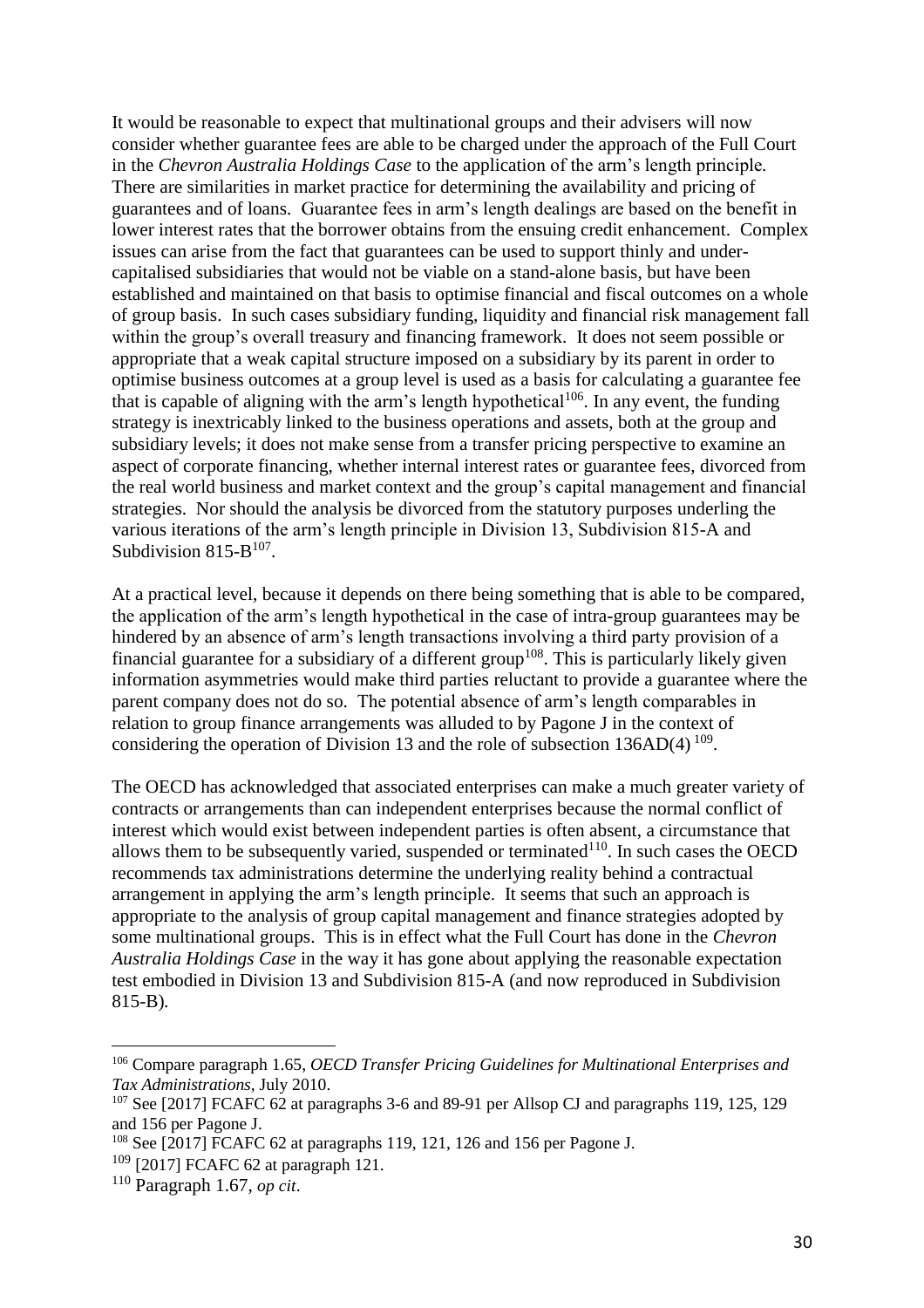If one adopts the contextual approach that the Full Court has outlined for the application of the reasonable expectation test in the arm's length hypotheticals in Division 13 and Subdivision 815-A, which seems equally applicable to Subdivision 815-B, it could be argued that, in most if not all cases, the reasonable expectation would be that a parent company would provide a guarantee itself and not allow group companies to incur guarantee costs that would reduce both the subsidiary's and the group's profits<sup>111</sup>. There remains a question of whether the provision of the parental guarantee "provides a respective group member with economic or commercial value to enhance its commercial position", which depends on whether an independent enterprise in comparable circumstances would be willing to pay for what has been provided. This is the test that the OECD articulates for determining whether an intra-group service has been provided $112$ .

The parent obtains a commercial and a financial benefit from providing the financial guarantee for an external loan, that benefit accruing in the form of the increased profits or reduced losses in its subsidiary and on a consolidated basis. The group can deal with the provision of the guarantee within its frameworks for capital management and group funding and the parent does not have to set aside equity capital to cover the guarantee in the way that would be necessary if a guarantee were provided to an independent party. The group may also gain tax advantages through the use of thinly or undercapitalised structures in subsidiary companies that are supported as and when required by such guarantees (or perhaps letters of comfort or other financial assurances). The associated interest charges and guarantees can have the effect of reducing the profits that are subject to Australian tax below what would have occurred on an arm's length basis.

The OECD guidance on intra-group guarantees relevant at the time of the Chevron Case was limited. Paragraph 7.13 of the 1995 Transfer Pricing Guidelines, which is mirrored in the 2010 version, states by way of examples that:

[No] service would be received where an associated enterprise by reason of its affiliation alone has received a credit rating higher than it would if it were unaffiliated, but an intra-group service would usually exist where the higher credit rating were due to a guarantee by another group member……

It seems counterintuitive to suggest that the OECD guidance was intended to cover the charging of intra-group guarantee fees in circumstances where the fees are part of an arrangement that results in the understatement of profits in the borrower country relative to what would occur at arm's length. This would defeat the policy purpose behind the Associated Enterprises Article in the OECD Model Double Taxation Agreement (and Division 13, Subdivision 815-A and Subdivision 815-B). Nor would it seem commercially rational to pay a guarantee fee in circumstances where a borrowing subsidiary has been established and maintained on the basis that it is technically insolvent but is kept afloat by a range of non-arm's length arrangements. In such cases, like the fact scenario in *Chevron Australia Holdings*, the guarantee and associated guarantee fees in respect of a borrowing would not be providing economic or commercial value to the borrower subsidiary to enhance its commercial position in the sense intended by the OECD guidelines. Taken together with the weak capital structure and indebtedness typical of such cases the combined effect is to

<sup>111</sup> Compare [2017] FCAFC 62 at paragraph 63 per Allsop CJ and at paragraph 156 per Pagone J.

<sup>112</sup> Paragraph 7.6, *op cit* and mirrored at paragraph 7.6 of the 2010 version.